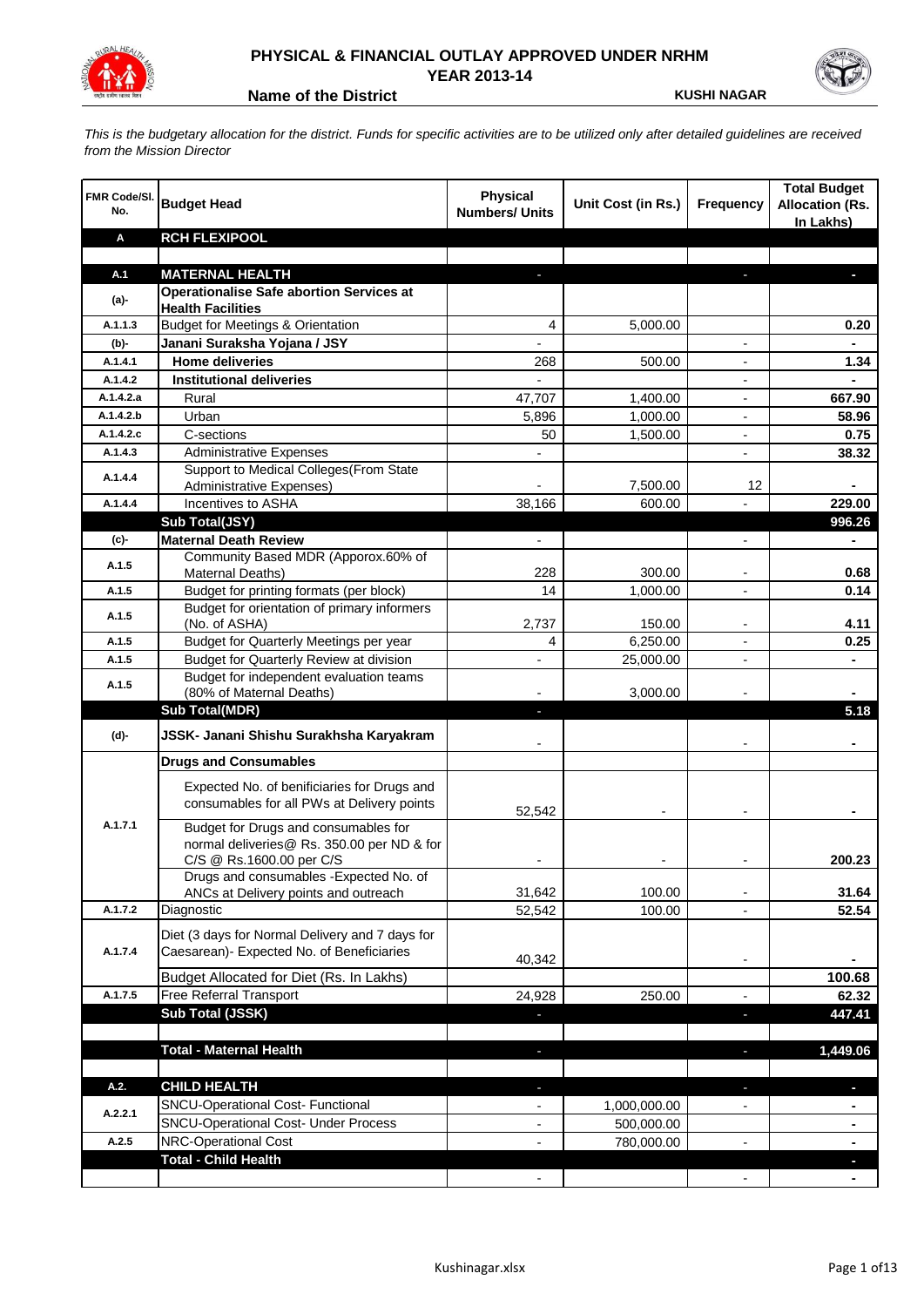| FMR Code/SI.<br>No.  | <b>Budget Head</b>                                                                                                                                                                                                                                                                                            | <b>Physical</b><br><b>Numbers/ Units</b>             | Unit Cost (in Rs.) | <b>Frequency</b>              | <b>Total Budget</b><br><b>Allocation (Rs.</b><br>In Lakhs) |
|----------------------|---------------------------------------------------------------------------------------------------------------------------------------------------------------------------------------------------------------------------------------------------------------------------------------------------------------|------------------------------------------------------|--------------------|-------------------------------|------------------------------------------------------------|
| A.3                  | <b>FAMILY PLANNING</b>                                                                                                                                                                                                                                                                                        | $\sim$                                               |                    | $\blacksquare$                | $\sim$                                                     |
| A.3.1                | <b>Terminal/Limiting Methods</b>                                                                                                                                                                                                                                                                              |                                                      |                    |                               |                                                            |
| A.3.1.1              | Orientation workshop, dissemination of<br>manuals on FP standards & quality<br>assurance of sterilisation services, fixed day<br>planning meeting                                                                                                                                                             | 1                                                    | 25,000.00          | $\overline{\phantom{a}}$      | 0.25                                                       |
| A.3.1.2              | Female Sterilisation Camps Proposed                                                                                                                                                                                                                                                                           | 238                                                  | 2,000.00           |                               | 4.76                                                       |
| A.3.1.3              | <b>NSV Camps Proposed</b>                                                                                                                                                                                                                                                                                     | 6                                                    | 3,500.00           |                               | 0.21                                                       |
| A.3.1.4              | <b>Compensation for Female Sterilisation</b>                                                                                                                                                                                                                                                                  | 15,322                                               | 1,000.00           | $\overline{\phantom{a}}$      | 153.22                                                     |
| A.3.1.5              | Compensation for male sterilization/NSV<br>Acceptance                                                                                                                                                                                                                                                         | 50                                                   | 1,500.00           |                               | 0.75                                                       |
| A.3.1.6              | Orientation Workshop on accreditation of<br>private providers to provide sterilization                                                                                                                                                                                                                        | 1                                                    |                    | $\blacksquare$                |                                                            |
|                      | services                                                                                                                                                                                                                                                                                                      |                                                      | 10,000.00          |                               | 0.10                                                       |
| A.3.2                | <b>Spacing Methods</b><br>IUD services at health facilities (including                                                                                                                                                                                                                                        |                                                      |                    |                               | ä,                                                         |
| A.3.2.2              | fixed day services at Sub Centres-L1)                                                                                                                                                                                                                                                                         | 4                                                    | 3,000.00           | $\overline{\phantom{a}}$      | 0.12                                                       |
| A.3.2.3              | IUD services at health facilities (including<br>fixed day services at Sub Centre-L1 ) No. of<br><b>IUCD</b> insertions                                                                                                                                                                                        | 17,652                                               | 20.00              |                               | 3.53                                                       |
| A.3.3                | POL for Family Planning/ Others (including<br>additional mobility support to surgeon's team<br>if req)-Budget given according to total nos.<br>of Female Sterilization Camps.                                                                                                                                 | 238                                                  | 1,000.00           |                               | 2.38                                                       |
| A.3.5.2              | <b>Performance rewards</b>                                                                                                                                                                                                                                                                                    |                                                      |                    |                               |                                                            |
|                      | Division level: Rs. 11.25 Lakh @ Rs.<br>62,500/- per division (Rs.20,000 for 1st, Rs.<br>15,000 for 2nd and Rs. 10,000 for 3rd<br>position for best performing tubectomy<br>surgeon at each division, Rs. 15,000 for<br>best performing NSV surgeon, and Rs.2000/-<br>for best SN and Rs.500/- for best ANM). |                                                      |                    |                               |                                                            |
|                      |                                                                                                                                                                                                                                                                                                               |                                                      | 62,500.00          |                               | ۰                                                          |
| A.3.5.3              | World Population Day' celebration                                                                                                                                                                                                                                                                             |                                                      |                    |                               |                                                            |
|                      | For District level activities                                                                                                                                                                                                                                                                                 | 1                                                    | 100,000.00         |                               | 1.00                                                       |
|                      | For Block level activities                                                                                                                                                                                                                                                                                    | 14                                                   | 10,000.00          | $\blacksquare$                | 1.40                                                       |
| A.3.5.4<br>A.3.5.4.2 | Other strategies/ activities<br>Orientation of district nodal officers for<br>change in FP Beema Policy-No. of<br>Workshops                                                                                                                                                                                   | 1                                                    | 10,000.00          |                               | 0.10                                                       |
|                      | <b>Total -Family Planning</b>                                                                                                                                                                                                                                                                                 | $\overline{\phantom{a}}$<br>$\overline{\phantom{a}}$ |                    | ٠<br>$\overline{\phantom{a}}$ | 167.82                                                     |
| A.4                  | ADOLESCENT REPRODUCTIVE AND<br><b>SEXUAL HEALTH / ARSH</b>                                                                                                                                                                                                                                                    |                                                      |                    | $\blacksquare$                |                                                            |
| A.4.1.4              | <b>Operating Expenses</b>                                                                                                                                                                                                                                                                                     |                                                      |                    |                               |                                                            |
|                      | For Existing Clinics                                                                                                                                                                                                                                                                                          | $\blacksquare$                                       | 2,500.00           | 12                            | ۰                                                          |
| A.4.2                | <b>School Health programme</b>                                                                                                                                                                                                                                                                                | $\blacksquare$                                       |                    | $\overline{a}$                |                                                            |
| A.4.2.1              | Dissemination of Guidelines for School<br>Health Programme (14 Nos. for each Block<br>and 7 Nos. for District Level)                                                                                                                                                                                          | 203                                                  | 75.00              | 1                             | 0.15                                                       |
| A.4.2.2              | Convergence Meeting at Block level (Twice<br>in a year)                                                                                                                                                                                                                                                       | 14                                                   | 2,500.00           | 2                             | 0.70                                                       |
| A.4.2.3              | Mobility Support (For Block Level)                                                                                                                                                                                                                                                                            | 14                                                   | 25,000.00          | 6                             | 21.00                                                      |
| A.4.3                | Other strategies/activities                                                                                                                                                                                                                                                                                   | $\overline{\phantom{0}}$                             |                    | -                             | ۰                                                          |
| A.4.3.2              | <b>Menstrual Hygiene</b>                                                                                                                                                                                                                                                                                      | $\overline{\phantom{a}}$                             |                    | ٠                             | ۰                                                          |
|                      | No.of Blocks                                                                                                                                                                                                                                                                                                  | $\overline{\phantom{a}}$                             |                    |                               |                                                            |
|                      | No.of ASHAs                                                                                                                                                                                                                                                                                                   | $\overline{\phantom{a}}$                             |                    |                               |                                                            |
|                      | One Planning & Sensitization meeting at<br>Dist.level @Rs.5000/-meeting                                                                                                                                                                                                                                       |                                                      | 5,000.00           |                               |                                                            |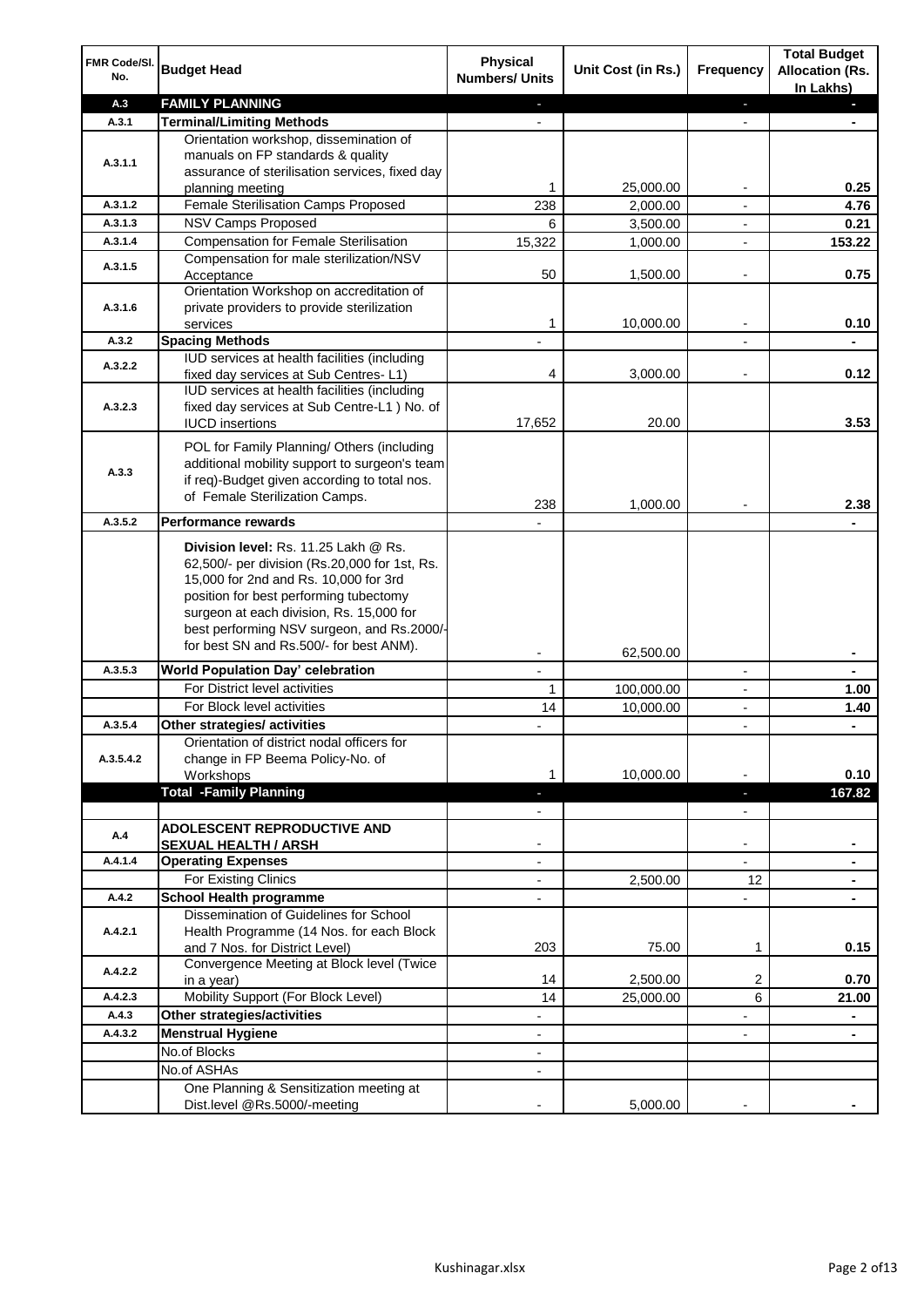| FMR Code/SI.<br>No. | <b>Budget Head</b>                                                                                                                  | <b>Physical</b><br><b>Numbers/ Units</b> | Unit Cost (in Rs.) | Frequency                | <b>Total Budget</b><br><b>Allocation (Rs.</b><br>In Lakhs) |
|---------------------|-------------------------------------------------------------------------------------------------------------------------------------|------------------------------------------|--------------------|--------------------------|------------------------------------------------------------|
|                     | One Review & Refresher meeting at<br>Dist.level @Rs.5000/-meeting                                                                   |                                          | 5,000.00           |                          |                                                            |
|                     | Reporting Register for District & Blocks                                                                                            |                                          |                    |                          |                                                            |
|                     | @Rs.30/-register                                                                                                                    |                                          | 30.00              |                          |                                                            |
|                     | Reporting Register for ASHA @Rs.30/-regist                                                                                          |                                          | 30.00              |                          |                                                            |
|                     | Storage Almirahs for District & Blocks                                                                                              |                                          |                    |                          |                                                            |
|                     | @Rs.5000/- Almirahs<br>2 Flex banner with hanging rod per                                                                           | $\blacksquare$                           | 5,000.00           | $\overline{\phantom{a}}$ |                                                            |
|                     | block/Dist.@Rs.500/-banner                                                                                                          |                                          | 500.00             |                          |                                                            |
|                     | <b>Sub-total ARSH</b>                                                                                                               |                                          |                    | P.                       | 21.85                                                      |
| A.5                 | <b>URBAN RCH (focus on Urban slums)</b>                                                                                             |                                          |                    |                          | $\overline{\phantom{a}}$                                   |
| A.5.2               | Human Resource for Urban Health                                                                                                     |                                          |                    |                          |                                                            |
| A.5.2.1             | Doctors/Mos                                                                                                                         | 1                                        | 36,000.00          | 6                        | 2.16                                                       |
| A.5.2.4             | <b>ANM</b>                                                                                                                          | 1                                        | 9,900.00           | 6                        | 0.59                                                       |
| A.5.2.5             | <b>Staff Nurse</b>                                                                                                                  | 1                                        | 16,500.00          | 6                        | 0.99                                                       |
| A.5.2.12            | Sweeper cum Choukidar                                                                                                               | $\mathbf{1}$                             | 4,950.00           | 6                        | 0.30                                                       |
| A.5.3               | Operating expenses for UHP and UHC                                                                                                  |                                          |                    |                          | $\blacksquare$                                             |
|                     | Rent @7000/Month/Centre                                                                                                             | 1                                        | 7,000.00           | 6                        | 0.42                                                       |
|                     | Telephone Bills @ 1000/Month/Centre<br>Electricity Bills @ 1500/Month/Centre                                                        | $\mathbf{1}$<br>$\mathbf{1}$             | 1,000.00           | 6<br>6                   | 0.06<br>0.09                                               |
|                     | Contingency @ 500/Month/Centre                                                                                                      | $\mathbf{1}$                             | 1,500.00<br>500.00 | 6                        | 0.03                                                       |
|                     | <b>Total- Urban Health</b>                                                                                                          | $\overline{\phantom{a}}$                 |                    | F                        | 4.64                                                       |
|                     |                                                                                                                                     |                                          |                    |                          | $\blacksquare$                                             |
| A.7                 | <b>PNDT Activities</b>                                                                                                              | $\blacksquare$                           |                    | ٠                        | ×.                                                         |
| A.7.1               | <b>Support to PC-PNDT Cells</b>                                                                                                     | $\overline{\phantom{a}}$                 |                    | $\overline{\phantom{a}}$ | ٠                                                          |
|                     | <b>Divisional Level</b>                                                                                                             | $\blacksquare$                           |                    |                          | ۰                                                          |
|                     | Remuneration of Data Assistant (At Each                                                                                             |                                          |                    |                          |                                                            |
|                     | Division PC-PNDT Cell)                                                                                                              |                                          | 17,000.00          | 12                       |                                                            |
|                     | Contingency for the operation of cell @<br>Rs.20000/-                                                                               |                                          | 20,000.00          | 1                        |                                                            |
|                     | One time office setup cost @ Rs.100000/-                                                                                            |                                          | 100,000.00         | 1                        |                                                            |
|                     | <b>District Level</b>                                                                                                               | $\blacksquare$                           |                    |                          |                                                            |
|                     | Remuneration of Data Entry Operator (At<br>Each District PC-PNDT Cell)                                                              | 1                                        | 10,000.00          | 12                       | 1.20                                                       |
|                     | Contingency for the operation of cell @<br>Rs.20000/-                                                                               | 1                                        | 20,000.00          | 1                        | 0.20                                                       |
|                     | One time office setup cost @ Rs. 50000/-                                                                                            | $\mathbf{1}$                             | 50,000.00          | 1                        | 0.50                                                       |
| A.7.2               | <b>Other PNDT activities</b>                                                                                                        |                                          |                    |                          |                                                            |
| A.7.2.3             | Visit of division level inspection committees<br>(TA/DA of Additional Director will be<br>incurred from this amount) @ Rs.30000 for |                                          |                    |                          |                                                            |
|                     | 10 visit in a year                                                                                                                  |                                          | 3,000.00           | 10                       |                                                            |
| A.7.2.8             | Orientation of members of the district<br>advisory committees at Division Levels (No.<br>of Workshops)                              | $\overline{\phantom{a}}$                 | 25,000.00          | 1                        |                                                            |
| A.7.2.10            | District Level Sensitization (No. of                                                                                                |                                          | 10,000.00          |                          | 0.10                                                       |
|                     | Workshops)<br><b>Total- PC-PNDT</b>                                                                                                 |                                          |                    |                          | 2.00                                                       |
|                     |                                                                                                                                     |                                          |                    |                          |                                                            |
| A.8                 | <b>Human Resources</b>                                                                                                              |                                          |                    |                          | ÷.                                                         |
| A.8.1               | <b>Contractual Staff &amp; Services</b>                                                                                             |                                          |                    |                          |                                                            |
| A.8.1.1.1.f         | Honoraria for ANMs at Sub Centres                                                                                                   | 50                                       | 10,000.00          | 6                        | 30.00                                                      |
| A.8.1.1.2.f         | Honoraria for Staff Nurses - SNCU                                                                                                   |                                          | 16,500.00          | 6                        |                                                            |
| A.8.1.1.2.f         | Honoraria for Staff Nurses -NRC                                                                                                     | ÷                                        | 16,500.00          | 6                        |                                                            |
| A.8.1.2.1           | Honoraria for Laboratory Technicians                                                                                                |                                          | 11,880.00          | 6                        |                                                            |
| A.8.1.3.5.d         | Honoraria for Paediatricians- Child Health                                                                                          |                                          | 48,000.00          | 6                        |                                                            |
| A.8.1.3.7           | Honoraria for Dental Doctors                                                                                                        | $\blacksquare$                           | 35,000.00          | 6                        |                                                            |
| A.8.1.5.8           | Honoraria for M.O.(Training Coordinators for<br>training NRCs/SNCUs)                                                                |                                          | 36,000.00          | 6                        |                                                            |
| A.8.1.7.2           | Honoraria for X-Ray Technicians                                                                                                     | $\overline{a}$                           | 11,800.00          | 6                        | $\blacksquare$                                             |
| A.8.1.7.4           | <b>School Health Teams (Exclusively for SH)</b>                                                                                     | $\overline{\phantom{0}}$                 |                    |                          | ۰                                                          |
| A.8.1.7.4.a         | <b>Honoraria for Medical Officers</b>                                                                                               | ۰                                        |                    |                          |                                                            |
|                     | No. of MBBS Doctors-Existing                                                                                                        | 6                                        | 36,000.00          | 6                        | 12.96                                                      |
|                     | No. of MBBS Doctors-New                                                                                                             | 8                                        | 36,000.00          | 2                        | 5.76                                                       |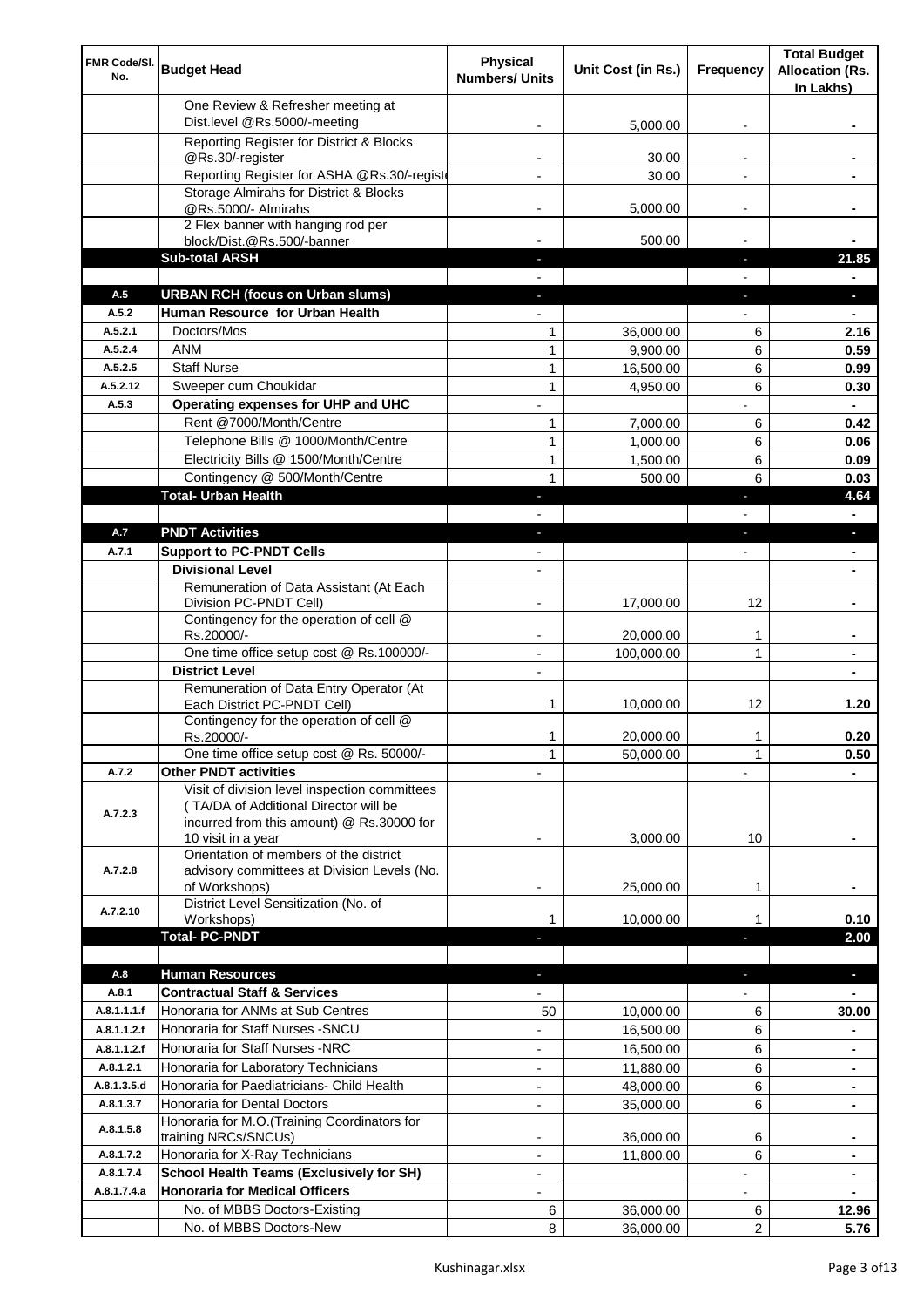| FMR Code/SI. |                                                                    | <b>Physical</b>          |                    |                          | <b>Total Budget</b>    |
|--------------|--------------------------------------------------------------------|--------------------------|--------------------|--------------------------|------------------------|
| No.          | <b>Budget Head</b>                                                 | <b>Numbers/ Units</b>    | Unit Cost (in Rs.) | Frequency                | <b>Allocation (Rs.</b> |
|              |                                                                    |                          |                    |                          | In Lakhs)              |
|              | No. of BDS Doctors-Existing                                        | 8                        | 35,000.00          | 6                        | 16.80                  |
|              | No. of AYUSH Doctors-Existing                                      | 13                       | 24,000.00          | 6                        | 18.72                  |
|              | No. of AYUSH Doctors-New                                           | 15                       | 24,000.00          | 2                        | 7.20                   |
| A.8.1.7.4.b  | <b>Honoraria for Physiotherapists</b>                              | 16                       | 11,880.00          | 6                        | 11.40                  |
| A.8.1.7.4.c  | <b>Honoraria for Dental Hygienists</b>                             | 3                        | 11,880.00          | 6                        | 2.14                   |
| A.8.1.7.4.d  | <b>Honoraria for Ophthalmic Assistants</b>                         | 9                        | 11,880.00          | 6                        | 6.42                   |
| A.8.1.7.4.e  | Honoraria for Staff Nurses/GNMs-Existing                           | $\blacksquare$           | 16,500.00          | 6                        |                        |
|              | Honoraria for Staff Nurses/GNMs-New                                |                          | 16,500.00          | $\overline{c}$           |                        |
| A.8.1.7.4.g  | Honoraria for ANMs-Existing                                        | 28                       | 10,000.00          | 6                        | 16.80                  |
|              | Honoraria for ANMs-New<br>Honoraria for FP Counsellors(@ Rs.9300/- |                          | 10,000.00          | 2                        |                        |
| A.8.1.7.5.1  | (Rs.9000/-Honoraria and 300/-for                                   |                          |                    |                          |                        |
|              | communication support)                                             | 5                        | 9,300.00           | 6                        | 2.79                   |
| A.8.1.7.5.2  | <b>Honoraria for ARSH Counsellors</b>                              |                          | 12,000.00          | 6                        |                        |
| A.8.1.7.5.4  | <b>Honoraria for Nutritionist-NRC</b>                              |                          | 15,000.00          | 6                        |                        |
|              | <b>Honoraria for Staff under Routine</b>                           |                          |                    |                          |                        |
|              | Immunization                                                       |                          |                    |                          |                        |
|              | Refrigerator Mechanics-District Level                              |                          | 16,500.00          | 6                        |                        |
|              | Cold Chain Handlers-District Level                                 | 1                        | 9,900.00           | 6                        | 0.59                   |
| A.8.1.7.7    | Vaccine Store Keepers-Division Level                               |                          | 22,000.00          | 6                        |                        |
|              | Refrigerator Mechanics-Division Level                              | $\blacksquare$           | 16,500.00          | 6                        | ۰                      |
|              | Vaccine Van Drivers-Division Level                                 | ÷,                       | 16,500.00          | 6                        | $\blacksquare$         |
|              | Cold Chain Handlers-Division Level                                 | $\overline{\phantom{a}}$ | 9,900.00           | 6                        | ۰                      |
| A.8.1.9      | <b>Honoraria for Data Entry Operators</b>                          | 1                        | 8,800.00           | 6                        | 0.53                   |
| A.8.1.11.f   | <b>Honoraria for Caretakers-NRC</b>                                | $\blacksquare$           | 4,000.00           | 6                        | ۰                      |
| A.8.1.11.f   | <b>Honoraria for Cooks-NRC</b>                                     |                          | 5,000.00           | 6                        |                        |
|              | TOTAL - HUMAN RESOURCE                                             |                          |                    |                          | 132.11                 |
|              |                                                                    |                          |                    |                          |                        |
| A.9          | <b>TRAINING</b>                                                    | ٠                        |                    | ٠                        | $\blacksquare$         |
|              |                                                                    |                          |                    |                          |                        |
| A.9.3        | <b>Maternal Health Training</b>                                    | ٠                        |                    | ٠                        | ٠                      |
| A.9.3.1      | <b>Skilled Attendance at Birth / SBA</b>                           |                          |                    |                          |                        |
| A.9.3.1.1    | Setting up of SBA Training Centres                                 | 1                        | 25,000.00          | $\overline{\phantom{a}}$ | 0.25                   |
|              | <b>Training of Staff Nurses in SBA</b>                             | $\overline{\phantom{a}}$ |                    | $\overline{\phantom{0}}$ |                        |
| A.9.3.1.4    | Total Batches to be conducted (4 Per                               |                          |                    |                          |                        |
|              | Batch) @ Rs.103300/ Batch                                          | 4                        | 103,300.00         |                          | 4.13                   |
| A.9.3.4      | <b>Safe Abortion Services Training</b>                             |                          |                    |                          |                        |
|              | Training of Medical Officers in safe                               |                          |                    |                          |                        |
| A.9.3.4.2    | abortion<br>Total Batches to be conducted @ Rs.52000               |                          |                    |                          |                        |
|              | /batch                                                             |                          | 52,000.00          |                          |                        |
| A.9.3.5      | RTI / STI Training                                                 |                          |                    | $\overline{a}$           |                        |
|              | Training of Medical Officers in RTI/STI                            |                          |                    |                          |                        |
| A.9.3.5.3    | Total Batches to be conducted @ Rs.72600                           |                          |                    |                          |                        |
|              | /batch                                                             | 1                        | 72,600.00          |                          | 0.73                   |
|              | Sub Total - Maternal Health Training                               |                          |                    |                          | 5.11                   |
|              |                                                                    |                          |                    |                          |                        |
| A.9.5        | <b>Child Health Training</b>                                       |                          |                    |                          |                        |
| A.9.5.2.2    | <b>F-IMNCI Training for Medical Officers</b>                       |                          |                    |                          |                        |
|              | <b>Total Training Load</b>                                         |                          |                    |                          |                        |
|              | <b>Batch Size/Participants</b>                                     | 16                       |                    |                          |                        |
|              | No. of Batches                                                     |                          | 212,900.00         | $\overline{a}$           |                        |
|              | Total Batches to be observed(25% of                                |                          |                    |                          |                        |
|              | organized batches)                                                 | $\overline{\phantom{a}}$ | 7,500.00           |                          |                        |
| A.9.5.2.3    | <b>F-IMNCI Training for Staff Nurses</b>                           | $\overline{\phantom{a}}$ |                    | $\overline{\phantom{a}}$ | ۰                      |
|              | <b>Total Training Load</b>                                         | $\overline{\phantom{a}}$ |                    |                          |                        |
|              | <b>Batch Size/Participants</b>                                     |                          |                    |                          |                        |
|              | No. of Batches                                                     | $\overline{\phantom{a}}$ | 206,900.00         | $\overline{\phantom{a}}$ | ۰                      |
|              | Total Batches to be observed(25% of                                |                          |                    |                          |                        |
|              |                                                                    |                          |                    |                          |                        |
|              | organized batches)                                                 |                          | 7,500.00           |                          |                        |
| A.9.5.5.2.a  | IMNCI Plus(CCSP)-10 Days TOT for                                   |                          |                    |                          |                        |
|              | <b>Physicians</b><br><b>Total Training Load</b>                    |                          |                    |                          |                        |
|              | <b>Batch Size/Participants</b>                                     | 24                       |                    |                          |                        |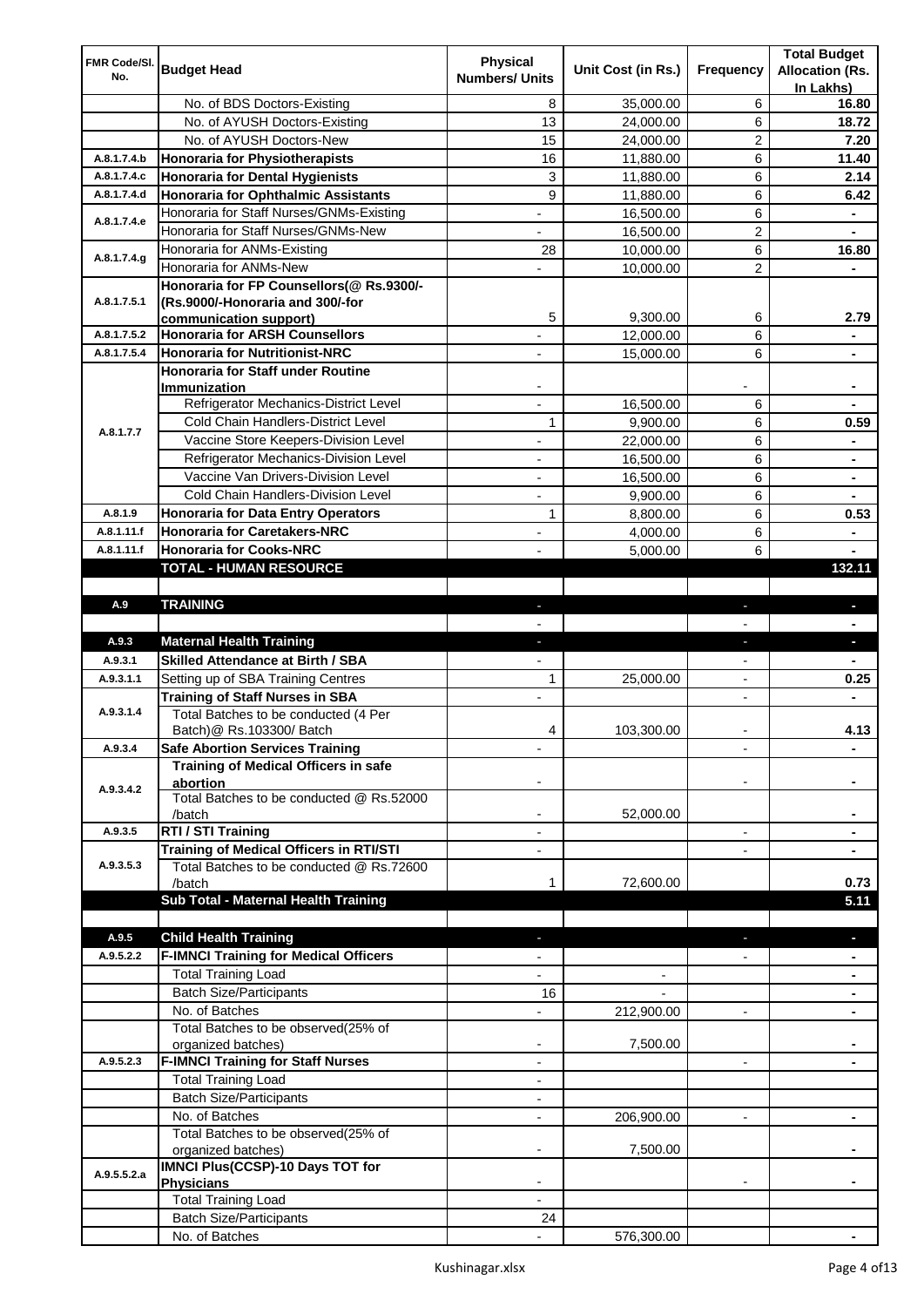| <b>FMR Code/SI.</b><br>No. | <b>Budget Head</b>                                                             | Physical<br><b>Numbers/ Units</b> | Unit Cost (in Rs.) | Frequency                     | <b>Total Budget</b><br><b>Allocation (Rs.</b><br>In Lakhs) |
|----------------------------|--------------------------------------------------------------------------------|-----------------------------------|--------------------|-------------------------------|------------------------------------------------------------|
|                            | Total Batches to be observed(25% of<br>organized batches)                      |                                   | 11,000.00          |                               |                                                            |
|                            | Sub Total- Child Health Training                                               |                                   |                    |                               |                                                            |
|                            |                                                                                |                                   |                    |                               |                                                            |
| A.9.7                      | Adolescent Reproductive and Sexual Health/<br><b>ARSH Training</b>             |                                   |                    |                               |                                                            |
|                            | <b>ARSH training for ANMs/LHVs</b>                                             |                                   |                    |                               |                                                            |
| A.9.7.4                    | Total Batches to be conducted@ Rs.71000/<br>Batch                              | 3                                 | 71,000.00          |                               | 2.13                                                       |
|                            | <b>Sub Total- ARSH Training</b>                                                |                                   |                    |                               | 2.13                                                       |
|                            |                                                                                |                                   |                    |                               |                                                            |
| A.9.8.4.2                  | <b>Clinical Establishment Act</b>                                              | 1                                 | 798,000.00         |                               | 7.98                                                       |
|                            | <b>TOTAL - Training</b>                                                        |                                   |                    |                               | 15.22                                                      |
|                            |                                                                                |                                   |                    |                               |                                                            |
| A.10                       | <b>PROGRAMME MANAGEMENT</b>                                                    |                                   |                    |                               |                                                            |
| A.10.2                     | <b>District Programme Management Support</b><br>Unit                           |                                   |                    |                               |                                                            |
|                            | <b>Contractual Staffs for DPMSU</b>                                            |                                   |                    |                               | ٠                                                          |
| A.10.2.1                   | Honoraria for District Programme Manager                                       | 1                                 | 32,700.00          | 6                             | 1.96                                                       |
| A.10.2.2                   | Honoraria for District Accounts Manager                                        | 1                                 | 26,650.00          | 6                             | 1.60                                                       |
| A.10.2.3                   | Honoraria for District Data Manager(District<br>Data cum Account Assistant)    | 1                                 | 18,150.00          | 6                             | 1.09                                                       |
| A.10.2.7                   | Honoraria for Office Assistant                                                 | 1                                 | 7,000.00           | 6                             | 0.42                                                       |
| A.10.2.8.1                 | Operational Expenses for DPMU unit                                             | 1                                 | 75,000.00          | 6                             | 4.50                                                       |
| A.10.2.8.2                 | Honoraria for District Community Process<br>Manager                            | 1                                 | 26,650.00          | 6                             | 1.60                                                       |
|                            | Sub Total - DPMU                                                               |                                   |                    |                               | 11.17                                                      |
| A.10.3                     | <b>Block Programme Management Unit (BPMU)</b>                                  |                                   |                    |                               |                                                            |
| A.10.3.1                   | Honoraria for Block Programme Managers                                         | 14                                | 20,000.00          | $\overline{\phantom{a}}$<br>6 | ۰<br>16.80                                                 |
| A.10.3.2                   | Honoraria for Block Accounts Managers                                          | 14                                | 10,000.00          | 6                             | 8.40                                                       |
|                            | <b>Sub Total - DPMU</b>                                                        | J                                 |                    | r                             | 25.20                                                      |
|                            |                                                                                |                                   |                    |                               |                                                            |
| A.10.6                     | <b>Concurrent Audit System</b>                                                 |                                   |                    |                               | ٠                                                          |
|                            | Budget For Block Units(Rs.1500 per<br>Block/Quarter)                           | 14                                | 1,500.00           |                               | 0.84                                                       |
|                            | Budget For District (District HO Rs.<br>4500/Month)                            | 1                                 | 4,500.00           | 12                            | 0.54                                                       |
|                            | <b>Sub Total - Concurrent Audit</b>                                            |                                   |                    |                               | 1.38                                                       |
|                            |                                                                                |                                   |                    |                               |                                                            |
| A.10.7                     | <b>Mobility Support, Field Visits</b>                                          |                                   |                    | $\overline{\phantom{a}}$      | $\blacksquare$                                             |
| A.10.7.2                   | Mobility Support-DPMU/District (2 Vehicles<br>per District per month)          | 2                                 | 25,000.00          | 12                            | 6.00                                                       |
| A.10.7.3                   | Mobility Support-BPMU/Block (1 Vehicle per<br>District per Month)              | 14                                | 25,000.00          | 12                            | 42.00                                                      |
| A.10.7.4.1                 | Mobility Support for Div.PMU Division & AD<br>Offices( 1 vehicle per Division) |                                   | 25,000.00          | 12                            |                                                            |
|                            | Sub Total - Mobility Support, Field Visits                                     |                                   |                    |                               | 48.00                                                      |
|                            |                                                                                |                                   |                    |                               |                                                            |
|                            | <b>TOTAL - Programme Management</b>                                            |                                   |                    | ı                             | 85.75                                                      |
|                            |                                                                                |                                   |                    |                               |                                                            |
|                            | <b>GRAND TOTAL- RCH FLEXIPOOL</b>                                              | E.                                |                    | J,                            | 1,878.45                                                   |
|                            |                                                                                | $\blacksquare$                    |                    | $\overline{\phantom{a}}$      |                                                            |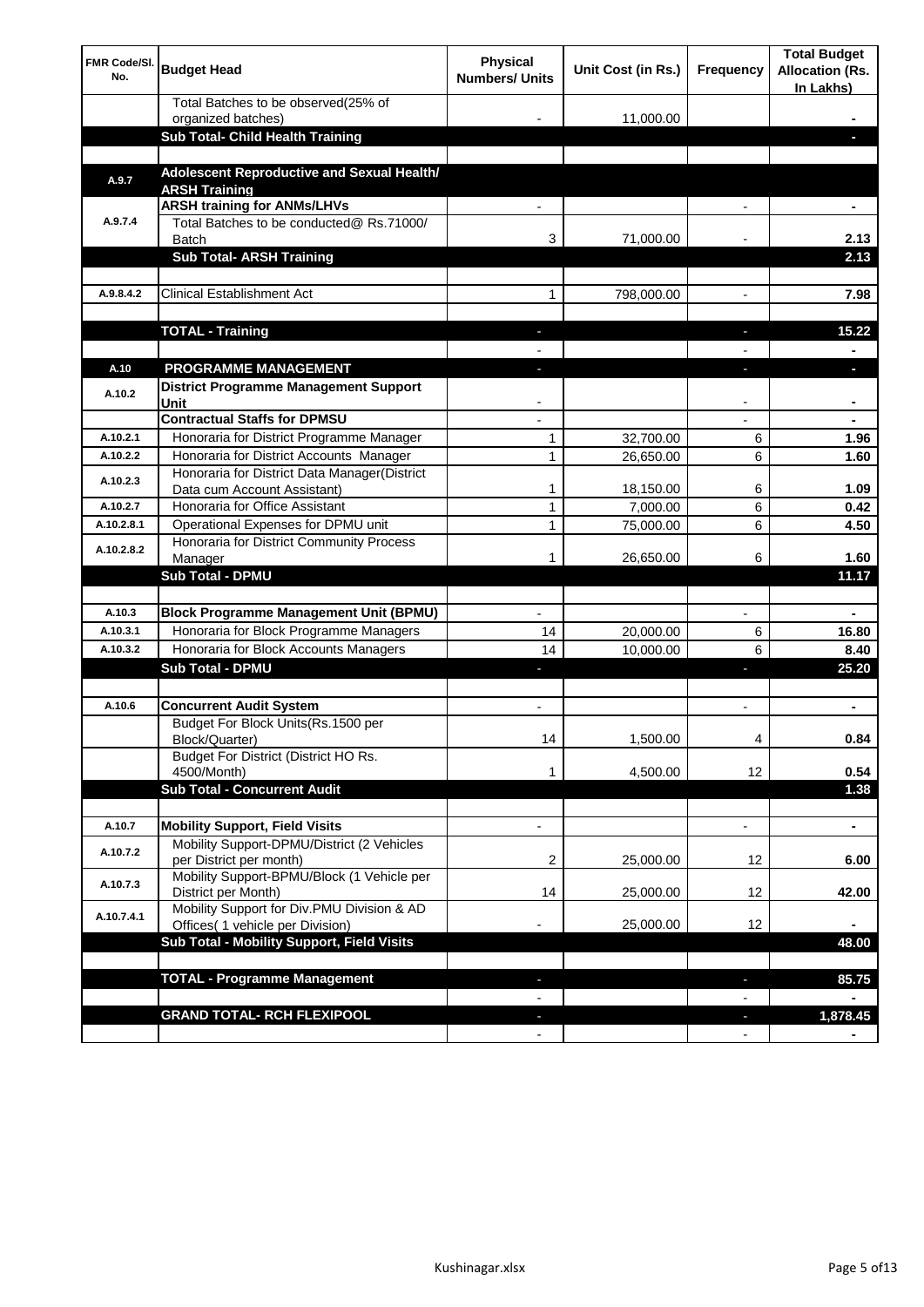| FMR Code/SI.<br>No.      | <b>Budget Head</b>                                                                                                          | <b>Physical</b><br><b>Numbers/ Units</b> | Unit Cost (in Rs.) | Frequency                | <b>Total Budget</b><br><b>Allocation (Rs.</b><br>In Lakhs) |
|--------------------------|-----------------------------------------------------------------------------------------------------------------------------|------------------------------------------|--------------------|--------------------------|------------------------------------------------------------|
| в                        | <b>MISSION FLEXIPOOL</b>                                                                                                    |                                          |                    | ÷.                       |                                                            |
| <b>B1</b>                | <b>ASHA</b>                                                                                                                 |                                          |                    |                          |                                                            |
| B1.1.1.4.2               | ASHA State Trainers - TOT (Module VI&VII)-                                                                                  |                                          |                    |                          |                                                            |
| B1.1.3.3                 | National Level-Cost of TA/DA<br><b>Incentive for FP</b>                                                                     |                                          | 15,000.00          |                          |                                                            |
|                          | Incentive for ASHA @ Rs. 1000 if a couple                                                                                   |                                          |                    |                          |                                                            |
| B1.1.3.3.1               | adopts permanent methods after 02<br>children(Assumed that 15.56 % clients<br>adopts permanent methods after 02             |                                          |                    |                          |                                                            |
| B1.1.3.5                 | children).<br><b>Other incentive</b>                                                                                        | 2,390                                    | 1,000.00           |                          | 23.90                                                      |
|                          |                                                                                                                             |                                          |                    |                          |                                                            |
| B1.1.3.5.1               | On taking Complicated On pregnancy cases<br>or New born cases to the health facility<br>@Rs.150/- case (up to 3 cases/year) | 3,392                                    | 150.00             | 3                        | 15.26                                                      |
| B1.1.3.5.3               | Birth & Death Registration (For 30 birth & 9<br>deaths/ASHA) -Amount Approved 90% Only                                      | 3,392                                    | 180.00             |                          | 5.50                                                       |
| B1.1.3.5.5               | TA/DA for attending Monthly Meetings<br>@Rs.100/Meeting - Amount Approved 90%<br>Only                                       | 3,392                                    | 100.00             | 12                       | 36.63                                                      |
|                          | Maternal Death Audit Information                                                                                            |                                          |                    |                          |                                                            |
| B1.1.3.5.6               | (@Rs.200/Case)-Amount Approved 50%                                                                                          |                                          |                    |                          |                                                            |
|                          | Only                                                                                                                        | 381                                      | 200.00             |                          | 0.38                                                       |
| B1.1.3.5.12              | Incentives to ASHA Sangini(@Rs.150 for<br>one field visit and 20 visits per month)                                          |                                          | 3,000.00           | 10                       |                                                            |
| B1.1.3.6                 | <b>Other Activities</b>                                                                                                     |                                          |                    |                          |                                                            |
| B1.1.3.6.1               | ASHA Divas/Annual ASHA Samellan-                                                                                            |                                          |                    |                          |                                                            |
|                          | (Amount Approved 70% Only)                                                                                                  | 3,392                                    | 250.00             |                          | 5.94                                                       |
|                          | <b>ASHA Payment Voucher</b>                                                                                                 | 3,392                                    | 25.00              |                          | 0.85                                                       |
| B1.1.3.6.3               | <b>ASHA Master Payment Register</b>                                                                                         | 14                                       | 150.00             |                          | 0.02                                                       |
| B1.1.4                   | <b>ASHA Sangini Format</b><br>Awards to ASHA's/Link workers                                                                 | 146<br>14                                | 50.00<br>5,000.00  | $\blacksquare$           | 0.07<br>0.70                                               |
|                          | <b>ASHA Resource Centre/ASHA Mentoring</b>                                                                                  |                                          |                    |                          |                                                            |
| B1.1.5<br>B1.1.5.4       | Group<br>Mobility Costs ASHA Mentoring Group for                                                                            | $\overline{\phantom{a}}$                 |                    | $\overline{\phantom{a}}$ | $\blacksquare$                                             |
|                          | district*4 meetings@Rs.2500/meeting                                                                                         | 4                                        | 2,500.00           |                          | 0.10                                                       |
|                          | <b>Sub Total - ASHA</b>                                                                                                     |                                          |                    |                          | 89.35                                                      |
|                          |                                                                                                                             |                                          |                    |                          |                                                            |
| <b>B2</b><br><b>B2.1</b> | <b>Untied Funds</b><br>No. of CHCs/SDH and Amount Approved 71%<br>Only                                                      | 16                                       | 50,000.00          | 1                        | 5.68                                                       |
| <b>B2.2</b>              | No. of PHCs and Amount Approved 93% Only                                                                                    |                                          |                    |                          | 12.32                                                      |
|                          | No. of Sub Centres and Amount Approved                                                                                      | 53                                       | 25,000.00          | 1                        |                                                            |
| B <sub>2.3</sub>         | 46% Only                                                                                                                    | 358                                      | 10,000.00          | 1                        | 16.47                                                      |
| <b>B2.4</b>              | No. of VHNSCs and Amount Approved 36%                                                                                       |                                          |                    |                          |                                                            |
|                          | Only<br><b>Sub Total - Untied Funds</b>                                                                                     | 956                                      | 10,000.00          | 1                        | 34.42<br>68.89                                             |
|                          |                                                                                                                             |                                          |                    |                          |                                                            |
| <b>B.3</b>               | <b>Annual Maintenance Grants</b>                                                                                            | ÷.                                       |                    |                          | o.                                                         |
| <b>B3.1</b>              | No. of CHCs and Amount Approved 70% Only                                                                                    | 16                                       | 100,000.00         | 1                        | 11.20                                                      |
| <b>B3.2</b>              | No. of PHCs and Amount Approved 69% Only                                                                                    | 50                                       | 50,000.00          | 1                        | 17.25                                                      |
| <b>B3.3</b>              | No. of Sub Centres and Amount Approved<br>49% Only                                                                          | 299                                      | 10,000.00          | 1                        | 14.65                                                      |
|                          | Sub Total - AMG                                                                                                             |                                          |                    |                          | 43.10                                                      |
|                          |                                                                                                                             |                                          |                    |                          |                                                            |
| B.6                      | <b>Corpus Grants to HMS/RKS</b>                                                                                             | J,                                       |                    | ÷.                       | $\overline{\phantom{a}}$                                   |
| B6.1                     | District Hospitals (DH+DWH)                                                                                                 | 1                                        |                    |                          |                                                            |
|                          | Amount Approved for District Hospitals                                                                                      |                                          |                    |                          | 3.65                                                       |
| B6.2                     | No. of CHCs and Amount Approved 90% Only                                                                                    | 16                                       | 100,000.00         | 1                        | 14.40                                                      |
| B6.3                     | No. of PHCs and Amount Approved 90% Only<br>Sub Total - HMS/RKS                                                             | 53                                       | 50,000.00          | 1                        | 23.85<br>41.90                                             |
|                          |                                                                                                                             |                                          |                    |                          |                                                            |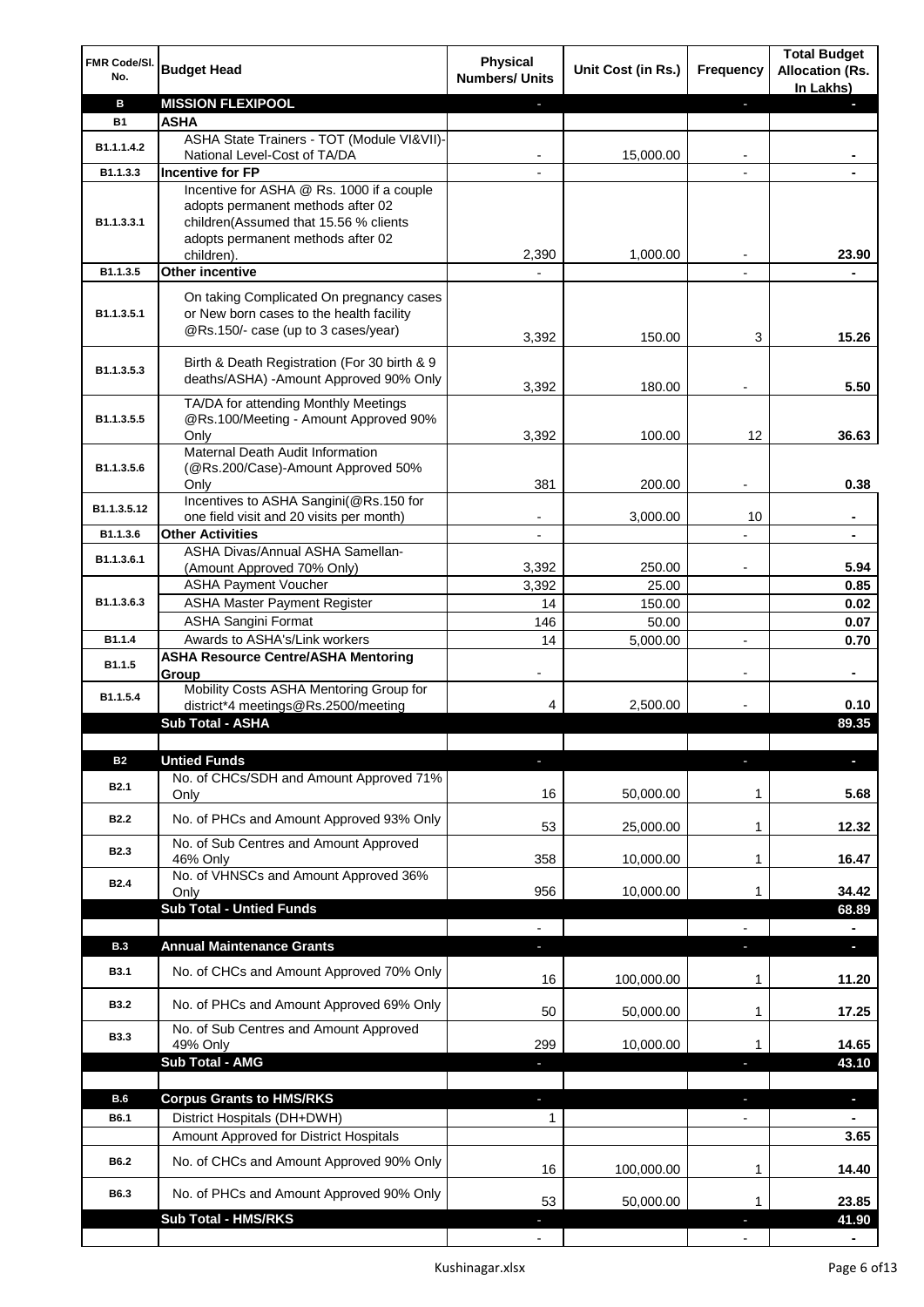| FMR Code/SI.<br>No. | <b>Budget Head</b>                                                                                   | Physical<br><b>Numbers/ Units</b> | Unit Cost (in Rs.) | <b>Frequency</b>         | <b>Total Budget</b><br><b>Allocation (Rs.</b><br>In Lakhs) |
|---------------------|------------------------------------------------------------------------------------------------------|-----------------------------------|--------------------|--------------------------|------------------------------------------------------------|
| <b>B9</b>           | <b>Mainstreaming of AYUSH</b>                                                                        | ٠                                 |                    | ٠                        |                                                            |
| B.9.1               | <b>Medical Officers (Only AYUSH)</b>                                                                 | $\overline{\phantom{a}}$          |                    | $\overline{\phantom{a}}$ |                                                            |
| B.9.1.1             | <b>Contractual Medical Officers</b>                                                                  | 16                                | 24,000.00          | 6                        | 23.04                                                      |
| B.9.2               | <b>AYUSH Pharmacists</b>                                                                             | 17                                | 9,000.00           | 6                        | 9.18                                                       |
|                     | <b>Sub Total (AYUSH)</b>                                                                             | ٠                                 |                    | п                        | 32.22                                                      |
|                     |                                                                                                      |                                   |                    |                          |                                                            |
| <b>B10</b>          | <b>IEC-BCC Activities</b><br>Implementation of BCC/IEC Activities at                                 | $\blacksquare$                    |                    | T                        | D.                                                         |
| <b>B.10.2</b>       | district level                                                                                       |                                   |                    |                          | 5.00                                                       |
| B.10.5.2            | Printing of WIFS Cards, Referral Slips, etc                                                          | $\overline{\phantom{a}}$          |                    | -                        | ٠                                                          |
|                     | WIFS Cards for School Children(No. of Cards)                                                         |                                   | 4.00               |                          |                                                            |
|                     | Sub Total (IEC/BCC)                                                                                  |                                   |                    |                          | 5.00                                                       |
|                     |                                                                                                      |                                   |                    |                          |                                                            |
| <b>B15</b>          | <b>Planning, Implementation and Monitoring</b>                                                       |                                   |                    |                          |                                                            |
| B15.2               | <b>Quality Assurance</b>                                                                             |                                   |                    |                          |                                                            |
| B15.2.2             | <b>Quality Assurance Committees</b>                                                                  |                                   |                    |                          |                                                            |
|                     | <b>Division Level</b>                                                                                |                                   |                    |                          |                                                            |
|                     | One time establishment @ Rs. 1.00 Lakh/<br>Division (Amount Approved 50% Only)                       | $\blacksquare$                    | 100,000.00         | 1                        |                                                            |
|                     | Operational Expenses @Rs. 5000/month/                                                                |                                   |                    |                          |                                                            |
|                     | division (Amount Approved 50% Only)                                                                  |                                   | 5,000.00           | 12                       |                                                            |
|                     | <b>District Level</b>                                                                                |                                   |                    |                          |                                                            |
|                     | One time establishment @ Rs. 1.00 Lakh/<br>District (Amount Approved 50% Only)                       | 1                                 | 100,000.00         | 1                        | 0.50                                                       |
|                     | Operational Expenses @Rs. 5000/ Month/<br>District (Amount Approved 50% Only)                        | 1                                 | 5,000.00           | 12                       | 0.30                                                       |
| B15.2.4             | <b>Review meetings</b>                                                                               | $\overline{\phantom{a}}$          |                    | -                        | $\blacksquare$                                             |
| B15.2.4.2           | <b>Division Level</b>                                                                                | $\overline{\phantom{a}}$          |                    | $\overline{\phantom{a}}$ | $\blacksquare$                                             |
|                     | Review meetings @ Rs 10000/- per meeting<br>for 4 meeting per division (Amount Approved<br>50% Only) |                                   | 10,000.00          | 4                        |                                                            |
|                     | <b>District Level</b>                                                                                |                                   |                    |                          |                                                            |
|                     | Review meetings @ Rs 10000/- per meeting                                                             |                                   |                    |                          |                                                            |
|                     | for 4 meeting per District (Amount Approved                                                          |                                   |                    |                          |                                                            |
| B15.2.5             | 50% Only)<br><b>Other Block Level Activities</b>                                                     | 1                                 | 10,000.00          | 4                        | 0.20                                                       |
|                     | Block QA visioning meeting (Orienting                                                                |                                   |                    |                          |                                                            |
| B15.2.5.1           | <b>Block Officials on Facility Solutions Levels-</b><br>Amount Approved 50% Only)                    | 1                                 | 35,000.00          | 1                        | 0.18                                                       |
|                     | Quality Management System (QMS) training                                                             |                                   |                    |                          |                                                            |
| B15.2.5.2           | workshop - (Amount Approved 50% Only)                                                                | 1                                 | 100,000.00         | 1                        | 0.50                                                       |
|                     | <b>Sub Total - Quality Assurance</b>                                                                 | T                                 |                    | T                        | 1.68                                                       |
|                     |                                                                                                      |                                   |                    |                          |                                                            |
| B15.3               | <b>Monitoring and Evaluation</b>                                                                     |                                   |                    |                          | $\blacksquare$                                             |
| B15.3.1.6.3         | Honoraria of Data Entry Operators for MCTS                                                           | 14                                | 11,000.00          | 6                        | 9.24                                                       |
| B15.3.2             | <b>Computerization HMIS and E-governance</b>                                                         |                                   |                    |                          | ۰                                                          |
|                     | HMIS Operational Cost (excluding HR & Trainings)-                                                    |                                   |                    |                          |                                                            |
|                     | Expenses for Internet @1500/month/<br>computer for 951 Nos                                           | 15                                | 1,500.00           | 12                       | 2.70                                                       |
|                     | Expenses for Internet Rs.750/pm/block<br>computer(new) for 820 Nos.                                  | 14                                | 750.00             | 12                       | 1.26                                                       |
| B15.3.2.1.a         | Expenses for Internet Data Card<br>@Rs.750/pm/Computer (new) for 75 Nos.                             | 1                                 | 750.00             | 12                       | 0.09                                                       |
|                     | Expenses for Internet Data Card<br>@Rs.750/pm/Computer (new) for 18 Nos.                             |                                   | 750.00             | 12                       |                                                            |
| B15.3.2.1.d         | Other Office and admin expenses                                                                      |                                   |                    |                          |                                                            |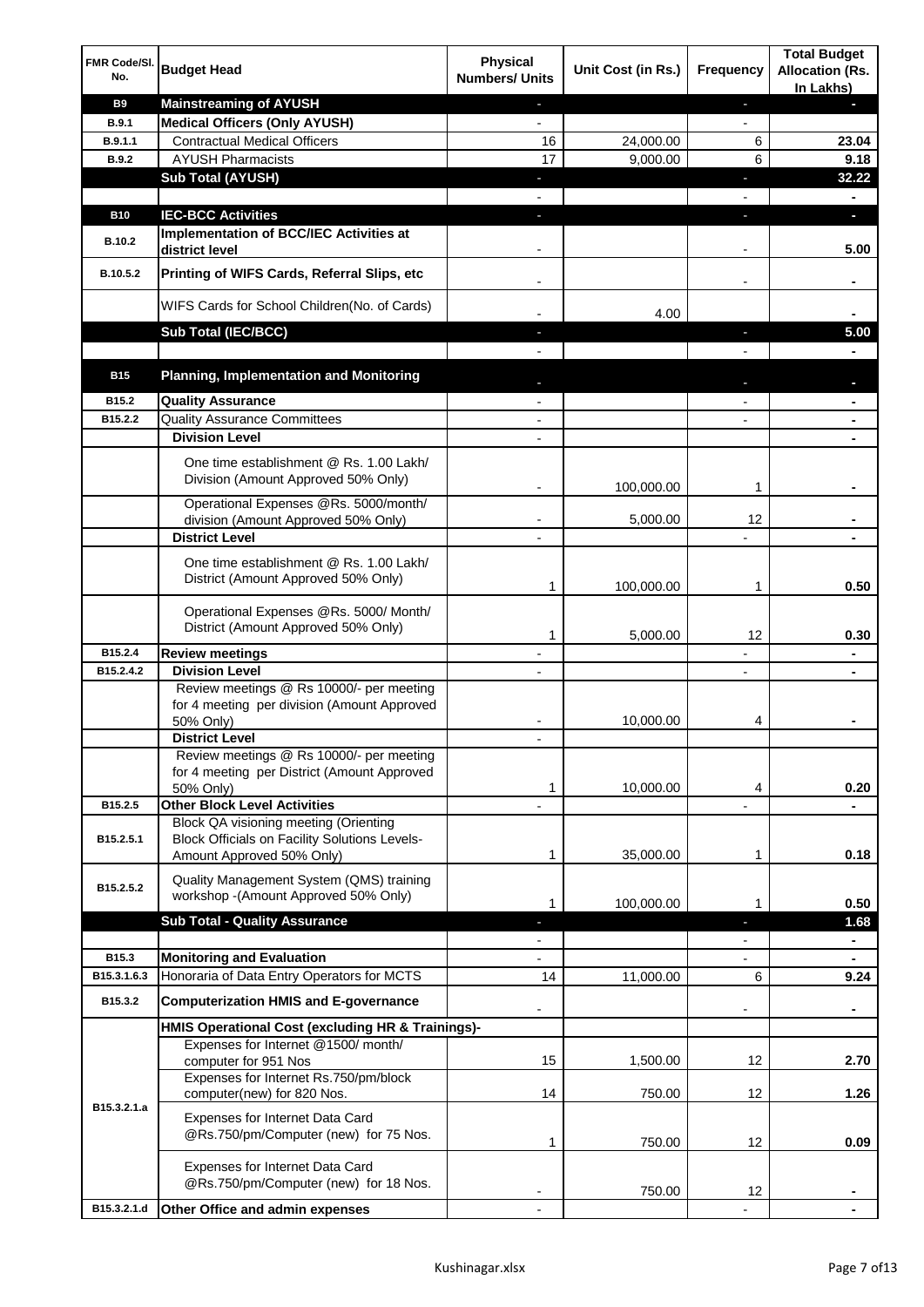| FMR Code/SI.<br>No.   | <b>Budget Head</b>                                                           | <b>Physical</b><br><b>Numbers/ Units</b> | Unit Cost (in Rs.) | <b>Frequency</b>         | <b>Total Budget</b><br><b>Allocation (Rs.</b> |
|-----------------------|------------------------------------------------------------------------------|------------------------------------------|--------------------|--------------------------|-----------------------------------------------|
|                       |                                                                              |                                          |                    |                          | In Lakhs)                                     |
| B15.3.2.1.d.2         | Maintenance of Computers/AMC/etc -HMIS<br>(Block -PHC/CHC, CH, CMF (M/F) Old |                                          |                    |                          |                                               |
|                       | @Rs. 4000/unit for 951 no.                                                   | 15                                       | 4,000.00           | 1                        | 0.60                                          |
|                       | Purchase of computer consumables/Admin                                       |                                          |                    |                          |                                               |
| B15.3.2.1.d.3         | Expenses @ Rs.1000.00 for 951 no.-Six                                        |                                          |                    |                          |                                               |
|                       | Months<br>MCTS Operational Cost (excluding HR &                              | 15                                       | 1,000.00           | 6                        | 0.90                                          |
| B15.3.2.2.a           | Trainings)                                                                   |                                          |                    |                          |                                               |
|                       | Procurement of                                                               |                                          |                    |                          |                                               |
| B15.3.2.2.b           | computers/Printers/Cartridges, etc. -                                        |                                          |                    |                          |                                               |
|                       | @50,000.00/Computer Systems for 820 No.                                      | 14                                       | 50,000.00          | 1                        | 7.00                                          |
| B15.3.2.2.d           | Other Office and admin expenses                                              |                                          |                    |                          |                                               |
|                       | @12,000.00 per year -820 No.(New)                                            | 14                                       | 12,000.00          | 1                        | 1.68                                          |
| B15.3.3               | Other M & E Activities                                                       |                                          |                    |                          |                                               |
| B15.3.3.5             | Review Meetings for MCTS @ Rs<br>4,000/meeting for 12 meetings               | 1                                        | 4,000.00           | 12                       | 0.48                                          |
|                       | Sub Total - Monitoring and Evaluation                                        |                                          |                    |                          | 23.95                                         |
|                       |                                                                              |                                          |                    |                          |                                               |
| <b>B.16</b>           | <b>PROCUREMENT</b>                                                           |                                          |                    |                          | H.                                            |
| B <sub>16.1.1</sub>   | <b>Procurement of Equipments: MH</b>                                         |                                          |                    |                          | ٠                                             |
| B <sub>16.1.1.2</sub> | MVA/EVA Kits for Safe Abortion services                                      | 5                                        | 2,500.00           |                          | 0.13                                          |
| B16.1.6               | <b>Equipments for ARSH/ School Health</b>                                    |                                          |                    |                          | $\blacksquare$                                |
| B16.1.6.1             | Equipments for ARSH Clinics (New)                                            |                                          | 15,000.00          | 1                        | $\blacksquare$                                |
|                       | <b>Sub Total (Procurement of Equipments)</b>                                 |                                          |                    |                          | 0.13                                          |
|                       |                                                                              |                                          |                    |                          |                                               |
| B.16.2.1              | Drugs & supplies for MH<br>Drugs for Safe Abortion (No. of MMA               | $\blacksquare$                           |                    | $\blacksquare$           | $\blacksquare$                                |
| B.16.2.1.2            | estimated in year 2013-14)                                                   | 17                                       | 200.00             |                          | 0.03                                          |
| B.16.2.4              | <b>Supplies for IMEP</b>                                                     |                                          |                    |                          |                                               |
| B.16.2.4.1            | Bio-Medical Waste Management-District<br>level                               | $\overline{\phantom{0}}$                 |                    | $\blacksquare$           | 5.95                                          |
| B.16.2.4.2            | Bio-Medical Waste Management-CHC level                                       |                                          |                    | $\blacksquare$           | 22.02                                         |
| B.16.2.4.3            | Cleaning/Washing, House keeping and<br>Laundry Management - District Level   |                                          |                    | $\blacksquare$           | 9.79                                          |
| B.16.2.4.4            | Cleaning/Washing, House keeping and<br>Laundry Management - CHC/PHC Level    |                                          |                    |                          | 24.49                                         |
|                       | <b>ASHA Drug Kits</b>                                                        |                                          |                    |                          |                                               |
| B.16.2.5.2            | Drug Kit replenishment for ASHAs @ Rs.                                       |                                          |                    |                          |                                               |
| B.16.2.6              | 300/ASHA<br>Drugs & supplies for WIFS                                        | 2,684                                    | 300.00             |                          | 8.05                                          |
|                       | For Govt. & Govt. aided Schools (Classes VI                                  |                                          |                    | $\overline{\phantom{a}}$ |                                               |
|                       | to XII)                                                                      |                                          |                    |                          |                                               |
|                       | <b>Total Beneficiaries</b>                                                   | 86,642                                   |                    |                          |                                               |
| B.16.2.6.1            | IFA Tables Required at District (<br>Beneficiary* 52 Tabs)                   | 4,505,381                                | 0.12               | $\overline{\phantom{a}}$ | 5.41                                          |
|                       | Albendazole Tablets Required at District                                     |                                          |                    |                          |                                               |
| B.16.2.6.2            | (Beneficiary *2 Tabs)                                                        | 173,284                                  | 1.00               |                          | 1.73                                          |
| B.16.2.7              | Drugs & Supplies under SHP                                                   |                                          |                    |                          |                                               |
|                       | <b>For Aganwadi Centres</b><br>Expected No. of Children at AWCs              | 103,350                                  |                    |                          | $\blacksquare$                                |
|                       | No. of IFA Bottles (One bottle of 100                                        |                                          |                    |                          |                                               |
|                       | ml./child)                                                                   | 103,350                                  | 10.00              |                          | 10.34                                         |
|                       | Albendazole Tablets (2 tablets per Child)                                    | 206,700                                  | 1.00               |                          | 2.07                                          |
|                       | For Primary Schools(For Govt. & Govt.<br>aided Schools Classes I to V)       |                                          |                    |                          |                                               |
|                       | Expected No. of Children in Schools                                          | 157,331                                  |                    |                          |                                               |
|                       | No. of Tablets Required at District (52                                      |                                          |                    |                          |                                               |
|                       | Tabs./ Beneficiary)<br>No. of Tablets Required at District (2 Tabs./         | 8,181,236                                | 0.12               |                          | 9.82                                          |
|                       | Beneficiary)                                                                 | 314,663                                  | 1.00               |                          | 3.15                                          |
|                       | <b>Medicines for Teams</b>                                                   |                                          |                    |                          |                                               |
|                       | No. of Blocks                                                                | 14                                       |                    |                          |                                               |
|                       | First Time Medicines For Teams (2 Teams<br>in Each Block)                    | 28                                       | 18,000.00          |                          | 5.04                                          |
|                       |                                                                              |                                          |                    |                          |                                               |
|                       | Sub Total (Procurement of Drugs & Supplies)                                  |                                          |                    |                          | 107.88                                        |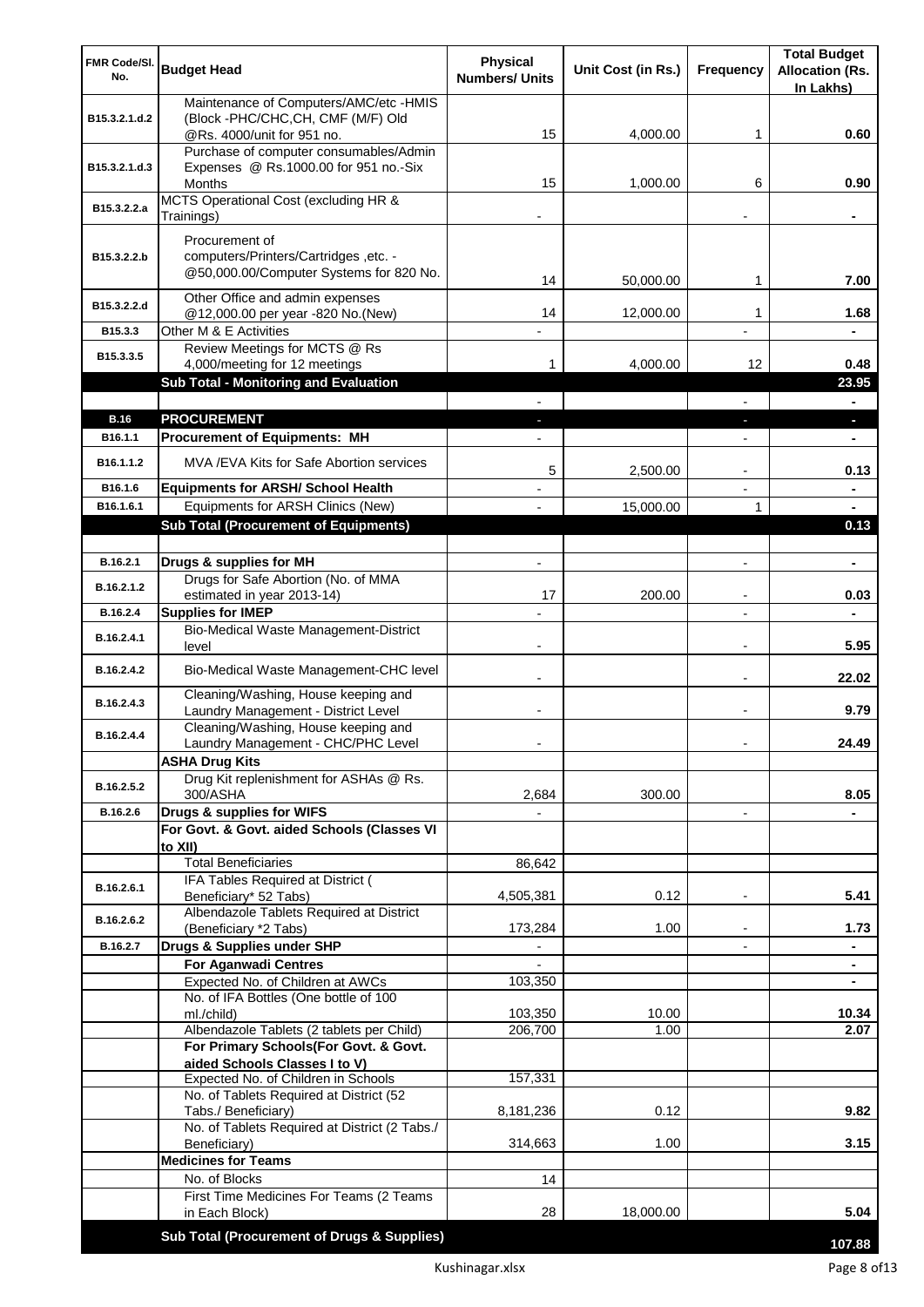| FMR Code/SI.<br>No. | <b>Budget Head</b>                                                                    | <b>Physical</b><br><b>Numbers/ Units</b> | Unit Cost (in Rs.) | Frequency                | <b>Total Budget</b><br><b>Allocation (Rs.</b><br>In Lakhs) |
|---------------------|---------------------------------------------------------------------------------------|------------------------------------------|--------------------|--------------------------|------------------------------------------------------------|
| <b>B.17</b>         | <b>Drugs Warehouses/Logistics Management</b>                                          |                                          |                    |                          |                                                            |
|                     | Honoraria of Staff at Regional Drug                                                   |                                          |                    |                          |                                                            |
|                     | Warehouse                                                                             |                                          |                    |                          |                                                            |
|                     | Accountant                                                                            |                                          | 10,000.00          | 6                        |                                                            |
|                     | Computer Operator Cum Store Keeper                                                    |                                          | 10,000.00          | 6                        |                                                            |
|                     | Fork-Lift Operator cum Mechanic                                                       |                                          | 6,500.00           | 6                        |                                                            |
| <b>B.17.1</b>       | Fourth class / Loader                                                                 |                                          | 6,500.00           | 6                        |                                                            |
|                     | Generator Operator cum Electrician                                                    |                                          | 5,000.00           | 6                        |                                                            |
|                     | Sweeper                                                                               |                                          | 3,500.00           | 6                        |                                                            |
|                     | <b>Armed Guards</b>                                                                   |                                          | 6,335.00           | 6                        |                                                            |
|                     | <b>General Guards</b>                                                                 |                                          | 5,157.00           | 6                        |                                                            |
|                     | Gardener                                                                              |                                          | 3,000.00           | 6                        |                                                            |
|                     | Honoraria of Staff at District Drug<br>Warehouse                                      |                                          |                    |                          |                                                            |
|                     | Computer Operator Cum Store Keeper                                                    | 1                                        | 10,000.00          | 6                        | 0.60                                                       |
| <b>B.17.3</b>       | Generator Operator Cum Mechanic/Electricia                                            | $\mathbf{1}$                             | 5,000.00           | 6                        | 0.30                                                       |
|                     | Loader                                                                                | 1                                        | 5,000.00           | 6                        | 0.30                                                       |
|                     | Choukidar                                                                             | 1                                        | 5,000.00           | 6                        | 0.30                                                       |
|                     | Part-time Sweeper                                                                     | 1                                        | 2,500.00           | 6                        | 0.15                                                       |
|                     | <b>Operational Cost for Regional Drug ware</b>                                        |                                          |                    |                          |                                                            |
| B.17.4.1            | House                                                                                 |                                          |                    |                          | ۰                                                          |
|                     | <b>Electricity Charges</b>                                                            |                                          |                    |                          | ۰                                                          |
|                     | <b>Telephone Charges</b>                                                              |                                          |                    |                          | ۰                                                          |
|                     | POL & Maintenance of DG Sets                                                          |                                          |                    |                          | ۰                                                          |
|                     | Stationary                                                                            |                                          |                    |                          | ٠                                                          |
|                     | Contingency                                                                           |                                          |                    |                          |                                                            |
|                     | <b>Sub Total-Drug Ware Houses</b>                                                     |                                          |                    |                          | 1.65                                                       |
|                     |                                                                                       |                                          |                    |                          |                                                            |
|                     | <b>GRAND TOTAL- MISSION FLEXIPOOL</b>                                                 |                                          |                    | ı                        | 415.74                                                     |
|                     |                                                                                       |                                          |                    |                          |                                                            |
| C                   | <b>IMMUNISATION</b>                                                                   |                                          |                    |                          |                                                            |
| C.1                 | RI strengthening project (Review meeting,<br>Mobility support, Outreach services etc) |                                          |                    |                          |                                                            |
|                     | Mobility Support for supervision for district                                         |                                          |                    |                          |                                                            |
| C.1.a               | level officers @Rs 250000/- Year                                                      | 1                                        | 250,000.00         |                          | 2.50                                                       |
|                     | Mobility support for supervision at State                                             |                                          |                    |                          |                                                            |
| C.1.b               | level                                                                                 |                                          |                    |                          |                                                            |
|                     | Printing and dissemination of Immunization                                            |                                          |                    |                          |                                                            |
| C.1.c               | cards, tally sheets, monitoring forms etc.@                                           |                                          |                    |                          |                                                            |
|                     | Rs 10 /- Beneficiary                                                                  | 113,944                                  | 10.00              |                          | 11.39                                                      |
|                     | Support for Quarterly State level review                                              |                                          |                    |                          |                                                            |
| C.1.d               | meetings of district officer                                                          |                                          |                    | $\blacksquare$           |                                                            |
|                     | Quarterly review meetings exclusive for RI                                            |                                          |                    |                          |                                                            |
| C.1.e               | at district level with Block Mos, CDPO, and                                           |                                          |                    |                          |                                                            |
|                     | other stake holders (@ Rs 100/- per                                                   |                                          |                    |                          |                                                            |
|                     | participant(5 participant / block)                                                    | 320                                      | 100.00             |                          | 0.32                                                       |
|                     | Quarterly review meetings exclusive for RI                                            |                                          |                    |                          |                                                            |
|                     | at block level @Rs 50/- per person as<br>honorarium/Asha(For travel) & Rs 25 per      |                                          |                    |                          |                                                            |
| C.1.f               | person at the disposal of MOIC for meeting                                            |                                          |                    |                          |                                                            |
|                     | expenses (Refreshment, stationery and                                                 |                                          |                    |                          |                                                            |
|                     | mis.)                                                                                 | 13,568                                   | 75.00              |                          | 10.18                                                      |
|                     | Focus on slum & underserved areas in                                                  |                                          |                    |                          |                                                            |
|                     | urban areas/alternative vaccinator for slums                                          |                                          |                    |                          |                                                            |
|                     | (Hiring of ANM @ 450/-per session for four                                            |                                          |                    |                          |                                                            |
| C.1.g               | sessions/month/slum of 10000 population<br>and Rs.300/ month as contingency per slum  |                                          |                    |                          |                                                            |
|                     | i.e.Rs.2100/-month/slum of 10000                                                      |                                          |                    |                          |                                                            |
|                     | population)                                                                           | 12                                       | 2,100.00           |                          | 0.25                                                       |
| C.1.h               | Mobilization of children through ASHA or                                              |                                          |                    |                          |                                                            |
|                     | other mobilizers(@Rs 150/-per session)                                                | 35,039                                   | 150.00             | $\overline{a}$           | 52.56                                                      |
|                     |                                                                                       |                                          |                    |                          |                                                            |
| C.1.i               | Alternative vaccine delivery in hard to reach                                         |                                          |                    |                          |                                                            |
|                     | areas(@Rs 150/-per session)<br>Alternative Vaccine Delivery in other                  | 144                                      | 150.00             | $\overline{\phantom{a}}$ | 0.22                                                       |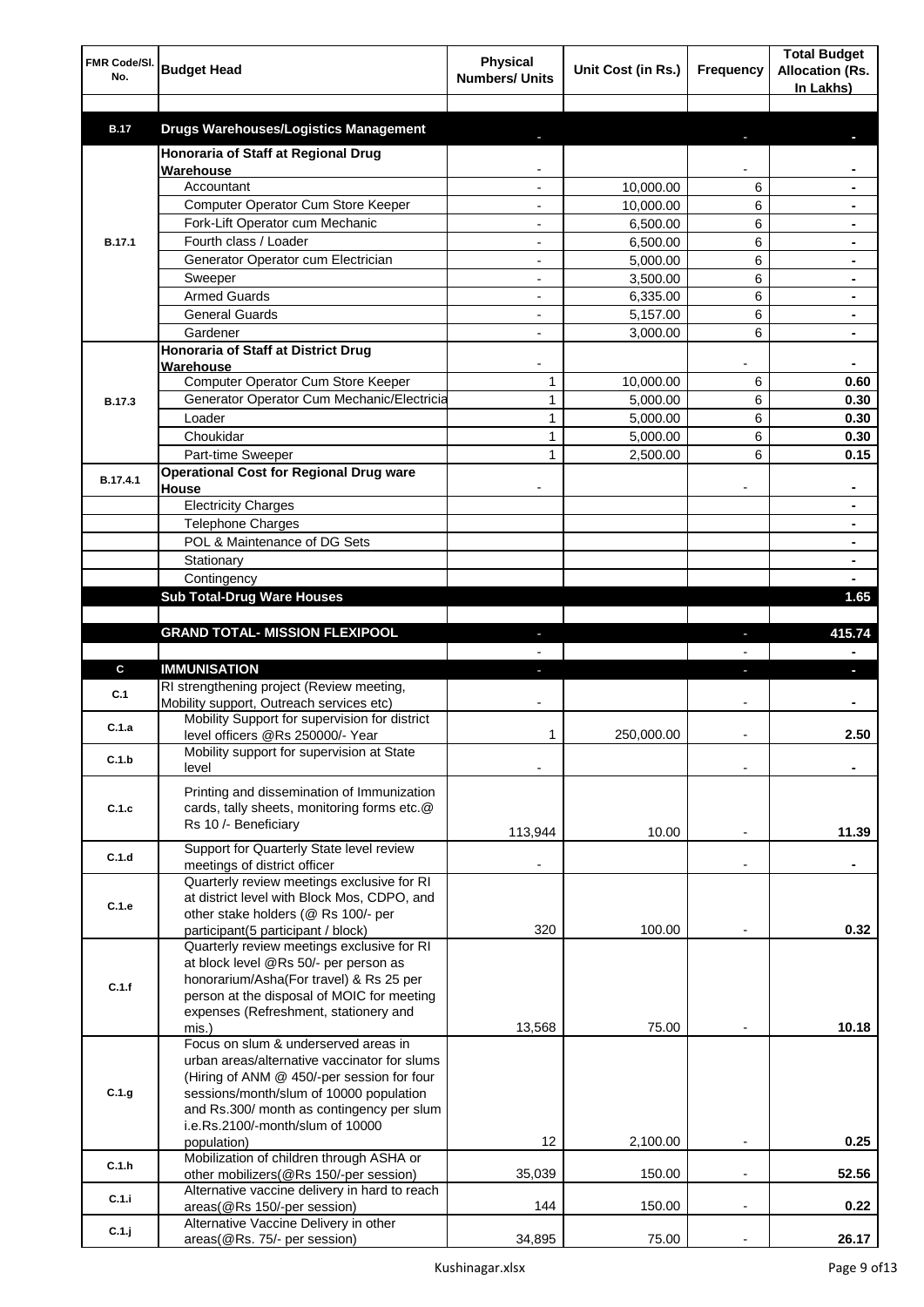| FMR Code/SI.<br>No. | <b>Budget Head</b>                                                                                                 | Physical<br><b>Numbers/ Units</b> | Unit Cost (in Rs.) | Frequency                | <b>Total Budget</b><br><b>Allocation (Rs.</b><br>In Lakhs) |
|---------------------|--------------------------------------------------------------------------------------------------------------------|-----------------------------------|--------------------|--------------------------|------------------------------------------------------------|
| C.1.k               | To develop micro plan at sub-centre level(@<br>Rs 100/- per sub centre)                                            | 361                               | 100.00             |                          | 0.36                                                       |
| C.1.1               | For consolidation of micro plans at block<br>level (@ Rs 1000/-per block per PHC and                               |                                   |                    |                          |                                                            |
|                     | Rs 2000/- per district)<br>POL for vaccine delivery from State to                                                  | 17                                | 1,000.00           |                          | 0.17                                                       |
| C.1.m               | district and from district to PHC/CHCs(@ Rs<br>150000/- per district per year)                                     | 1                                 | 150,000.00         |                          | 1.50                                                       |
|                     | Consumables for computer including                                                                                 |                                   |                    |                          |                                                            |
| C.1.n               | provision for internet access for RIMS (@<br>Rs 400/- per month per district)                                      | 1                                 | 400.00             | 12                       | 0.05                                                       |
| C.1.o               | Red/Black plastic bags etc.(@ Rs 3 per bag                                                                         |                                   |                    |                          |                                                            |
|                     | and 2 bags per session)<br>Hub Cutter/Bleach/Hypochlorite solution/                                                | 36,071                            | 3.00               | 2                        | 2.16                                                       |
| C.1.p               | Twin buckets(@ Rs 1200/- per PHC/CHC                                                                               |                                   |                    |                          |                                                            |
| C.1.q               | per year)<br>Safety Pits(@ Rs 5250/- per pit)                                                                      | 16<br>$\overline{7}$              | 1,200.00           |                          | 0.19                                                       |
|                     | Other Specific requirement                                                                                         |                                   | 5,250.00           | $\blacksquare$           | 0.37                                                       |
|                     | Fund for annual maintenance operation of                                                                           |                                   |                    |                          |                                                            |
|                     | WIC/WIF at division level @ Rs.40000/unit                                                                          |                                   |                    |                          |                                                            |
|                     | of WIC/WIF<br>POL for generators and operational                                                                   |                                   | 40,000.00          |                          |                                                            |
|                     | expenses at divisional vaccine storage point                                                                       |                                   |                    |                          |                                                            |
| C.1.r               | @ Rs 2.00 Lakhs/ year/division vaccine                                                                             |                                   |                    |                          |                                                            |
|                     | store points                                                                                                       |                                   | 200,000.00         |                          |                                                            |
|                     | Electricity bill for WIC/WIF AT state and<br>divisional level @ Rs 1.50Lakhs/year                                  |                                   |                    |                          |                                                            |
|                     | /division store points                                                                                             |                                   | 150,000.00         |                          |                                                            |
|                     | <b>AEFI Kits</b>                                                                                                   | 93                                | 200.00             |                          | 0.19                                                       |
| C.2                 | <b>Salary of Contractual Staffs</b>                                                                                |                                   |                    | $\overline{\phantom{a}}$ |                                                            |
| C.2.2               | Computer Assistants at District level                                                                              | $\mathbf{1}$                      | 10,000.00          | 6                        | 0.60                                                       |
| C.3                 | <b>Training under Immunisation</b><br>District level Orientation training including                                | $\overline{a}$                    |                    | $\overline{a}$           |                                                            |
| C.3.1               | Hep B, Measles, AEFI & JE(wherever<br>required) for 2 days ANM, Multi Purpose<br>Health Worker (Male), LHV, Health |                                   |                    |                          |                                                            |
|                     | Assistant (Male/Female), Nurse Midwives,                                                                           |                                   |                    |                          |                                                            |
|                     | BEEs & other staff (as per RCH norms) @                                                                            | 25                                | 46,200.00          |                          | 11.55                                                      |
|                     | Rs 46200/batch<br>Three day training including Hep B, Measles                                                      |                                   |                    |                          |                                                            |
| C.3.2               | & JE(wherever required) of Medical Officers                                                                        |                                   |                    |                          |                                                            |
|                     | of RI using revised MO training module) @                                                                          |                                   |                    |                          |                                                            |
|                     | Rs 65600/ batch<br>Two days cold chain handlers training for                                                       |                                   | 65,600.00          |                          |                                                            |
| C.3.4               | block level cold chain handlers by State and                                                                       |                                   |                    |                          |                                                            |
|                     | district cold chain officers @ Rs                                                                                  |                                   |                    |                          |                                                            |
|                     | 26600/batch<br>One day training of block level data handlers                                                       | 1                                 | 26,600.00          |                          | 0.27                                                       |
| C.3.5               | by DIOs and District cold chain officer to                                                                         |                                   |                    |                          |                                                            |
|                     | train about the reporting formats of                                                                               |                                   |                    |                          |                                                            |
|                     | immunization @ Rs 300/ person<br>Intensified immunization training of front                                        | 17                                | 300.00             | $\overline{\phantom{0}}$ | 0.05                                                       |
| C.3.6               | line workers @ Rs 86660/batch                                                                                      | 18                                | 86,660.00          | $\blacksquare$           | 15.60                                                      |
| C.4                 | <b>Cold Chain Maintenance</b>                                                                                      |                                   |                    |                          |                                                            |
|                     | Cold chain maintenance at PHC/CHC Level<br>(@Rs. 750/PHC/CHC per year)                                             | 16                                | 750.00             |                          | 0.12                                                       |
|                     | Cold chain maintenance at District Level                                                                           |                                   |                    |                          |                                                            |
|                     | (@Rs. 15000/year)                                                                                                  | 1                                 | 15,000.00          |                          | 0.15                                                       |
|                     | Asha Incentives- for full immunization @<br>RS.100 per child for full immunization in first                        |                                   |                    |                          |                                                            |
| C.5                 | year and Rs.50 per child for ensuring                                                                              |                                   |                    |                          |                                                            |
|                     | complete immunization up to 2nd year of<br>age.(94.22% of the fund)                                                | 87,540                            | 150.00             |                          | 123.72                                                     |
|                     | <b>TOTOAL - ROUTINE IMMUNIZATION</b>                                                                               |                                   |                    |                          | 260.63                                                     |
|                     |                                                                                                                    |                                   |                    |                          |                                                            |
| D                   | <b>National Disease Control Programmes</b>                                                                         |                                   |                    |                          |                                                            |
|                     |                                                                                                                    |                                   |                    |                          |                                                            |
| Е                   | <b>Integrated Disease Surveillance Project</b><br>(IDSP)                                                           |                                   |                    |                          |                                                            |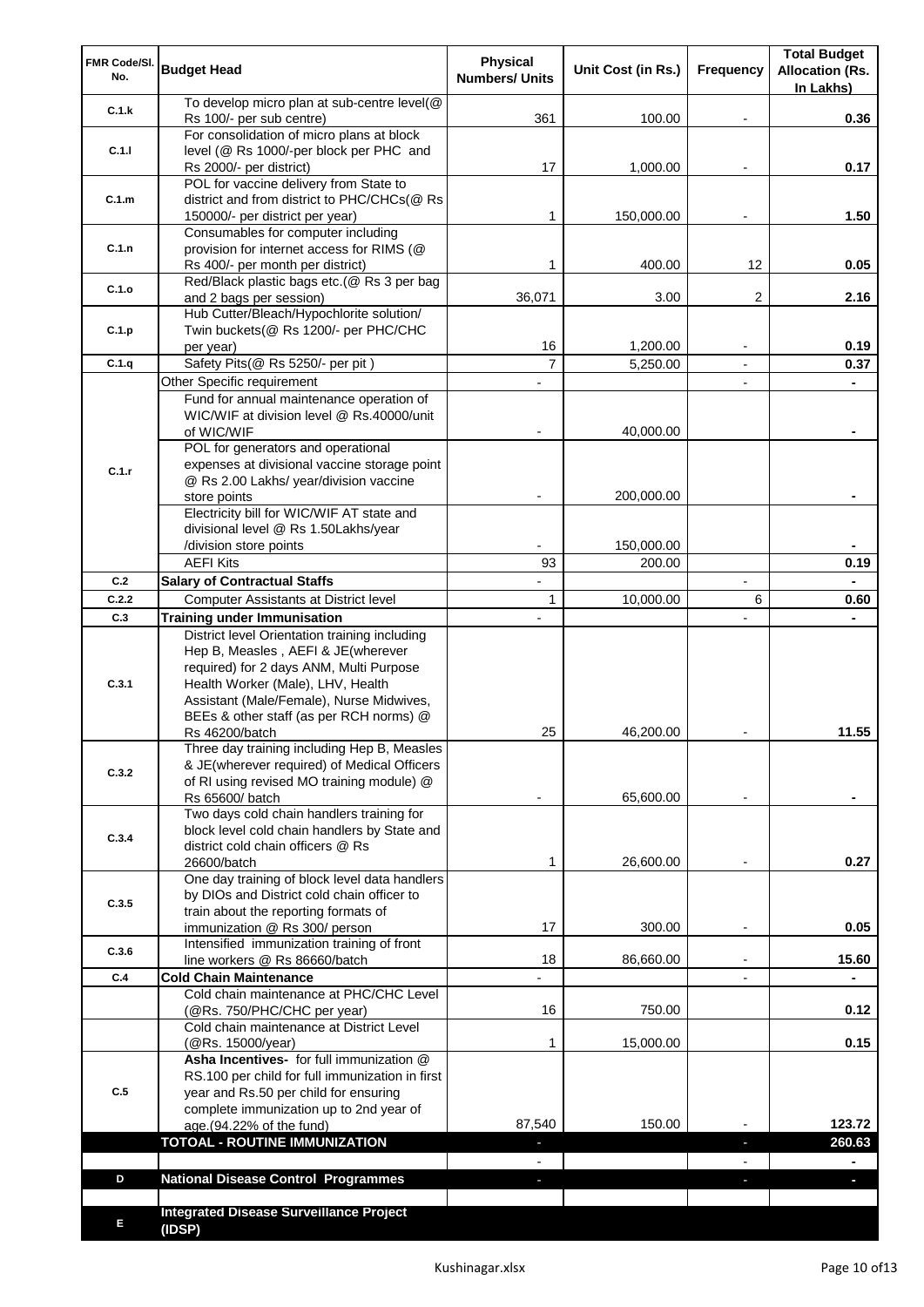| FMR Code/SI.<br>No. | <b>Budget Head</b>                                                                     | <b>Physical</b><br><b>Numbers/ Units</b> | Unit Cost (in Rs.) | Frequency | <b>Total Budget</b><br><b>Allocation (Rs.</b><br>In Lakhs) |
|---------------------|----------------------------------------------------------------------------------------|------------------------------------------|--------------------|-----------|------------------------------------------------------------|
| E.1                 | Operational Costs (Rs. 25000/0 per Month)<br>including 10 Medical Colleges             |                                          |                    |           | 3.00                                                       |
| E.2                 |                                                                                        |                                          |                    |           |                                                            |
|                     | Remuneration for Contractual Human Resource                                            |                                          |                    |           |                                                            |
| E.2.1<br>E.2.2      | Epidemiologist (Rs. 27500-44000)<br>Microbiologist (Rs. 27500-44000)                   |                                          |                    |           | 4.69                                                       |
| E.3.2               | Data Manager (Rs. 18000 per Mth)                                                       |                                          |                    |           | 2.16                                                       |
| E.3.3               | Data Entry Operator (Rs. 11000/mth)                                                    |                                          |                    |           | 1.32                                                       |
|                     | <b>Training</b>                                                                        |                                          |                    |           |                                                            |
|                     | Medical Officers (3 days) @ Rs 50000 /                                                 |                                          |                    |           |                                                            |
| E.8                 | Batch, for one batch                                                                   |                                          |                    |           | 0.50                                                       |
|                     | Hospital Pharmacists/Nurses Training (1                                                |                                          |                    |           |                                                            |
|                     | day) @ Rs.38000 / Batch for 1 batch                                                    |                                          |                    |           | 0.38                                                       |
| E.8                 | One Day Training of Medical College Doctors                                            |                                          |                    |           |                                                            |
|                     | Costs on account of Newly Formed Districts<br><b>TOTAL-IDSP</b>                        |                                          |                    |           | 12.05                                                      |
|                     |                                                                                        |                                          |                    |           |                                                            |
|                     | <b>National Vector Borne Disease Control</b>                                           |                                          |                    |           |                                                            |
| F                   | Programme (NVBDCP)                                                                     |                                          |                    |           |                                                            |
| F.1.1               | <b>Malaria</b>                                                                         |                                          |                    |           |                                                            |
| F.1.1.b             | <b>ASHA Incentives</b>                                                                 |                                          |                    |           | 1.75                                                       |
| F.1.1.d             | Monitoring, Evaluation & Supervision &                                                 |                                          |                    |           |                                                            |
|                     | Epidemic preparedness including mobility                                               |                                          |                    |           | 0.85                                                       |
| F.1.1.e             | <b>IEC/BCC</b>                                                                         |                                          |                    |           | 0.42                                                       |
| F.1.1.g             | <b>Training/Capacity Building</b>                                                      |                                          |                    |           | 0.25                                                       |
|                     | Sub Total - Malaria                                                                    |                                          |                    |           | 3.27                                                       |
| F.1.2               | Dengue & Chikungunya                                                                   |                                          |                    |           |                                                            |
| F.1.2.a(iⅈ)         | Strengthening Surveillance for Apex Referral<br>Lab & Sentinel Surveillance Hospital   |                                          |                    |           | 1.00                                                       |
| F.1.2.c             | Monitoring/Supervision and Rapid Response                                              |                                          |                    |           | 0.25                                                       |
| F.1.2.d             | <b>Epidemic Preparedness</b>                                                           |                                          |                    |           | 0.10                                                       |
| F.1.2.e             | Case Management                                                                        |                                          |                    |           | 0.10                                                       |
| F.1.2.f             | Vector Control And Environmental<br>Management                                         |                                          |                    |           |                                                            |
| F.1.2.g             | IEC/ BCC for Social Mobilization                                                       |                                          |                    |           | 0.10                                                       |
| F.1.2.i             | Training/ Workshop                                                                     |                                          |                    |           | 0.10                                                       |
|                     | Sub Total - Dengue & Chikungunya                                                       |                                          |                    |           | 1.65                                                       |
| F.1.3               | <b>AES/JE</b>                                                                          |                                          |                    |           |                                                            |
| F.1.3.a             | Strengthening of Sentinel sites which will<br>include Diagnostics and Case Management, |                                          |                    |           |                                                            |
|                     | supply of kits by Gol                                                                  |                                          |                    |           | 2.50                                                       |
| F.1.3.b             | IEC / BCC Activities & printing material                                               |                                          |                    |           |                                                            |
|                     | pertaining to JE / AES                                                                 |                                          |                    |           | 5.00                                                       |
|                     | Capacity Building in case management of                                                |                                          |                    |           |                                                            |
| F.1.3.c             | Medical Officer and paramedical from<br>PHC/CHC at district level.                     |                                          |                    |           | 4.00                                                       |
| F.1.3.d             | Monitoring and supervision                                                             |                                          |                    |           | 1.00                                                       |
|                     | Procurement of Insecticides (Technical                                                 |                                          |                    |           |                                                            |
| F.1.3.e             | Malathion)                                                                             |                                          |                    |           | 4.40                                                       |
| F.1.3.f             | Thermal Fog Machine (Small) @ 0.85<br>lac/machine                                      |                                          |                    |           |                                                            |
|                     | Operational cost for Malathion fogging (As                                             |                                          |                    |           |                                                            |
| F.1.3.g             | per Availability of 3 MT Technical Malathion                                           |                                          |                    |           |                                                            |
|                     | per district)                                                                          |                                          |                    |           | 0.30                                                       |
|                     | Paediatric ICU Establishment and HR &                                                  |                                          |                    |           |                                                            |
| $F.1.3.$ j          | operational cost for Paediatric ICU in<br><b>Endemic Districts</b>                     |                                          |                    |           |                                                            |
|                     | ASHA Insentivization for sensitizing                                                   |                                          |                    |           |                                                            |
| F.1.3.k             | community                                                                              |                                          |                    |           | 1.50                                                       |
|                     | Sub Total - AES/JE                                                                     |                                          |                    |           | 18.70                                                      |
| F.1.4               | <b>Lymphatic Filariasis</b>                                                            |                                          |                    |           |                                                            |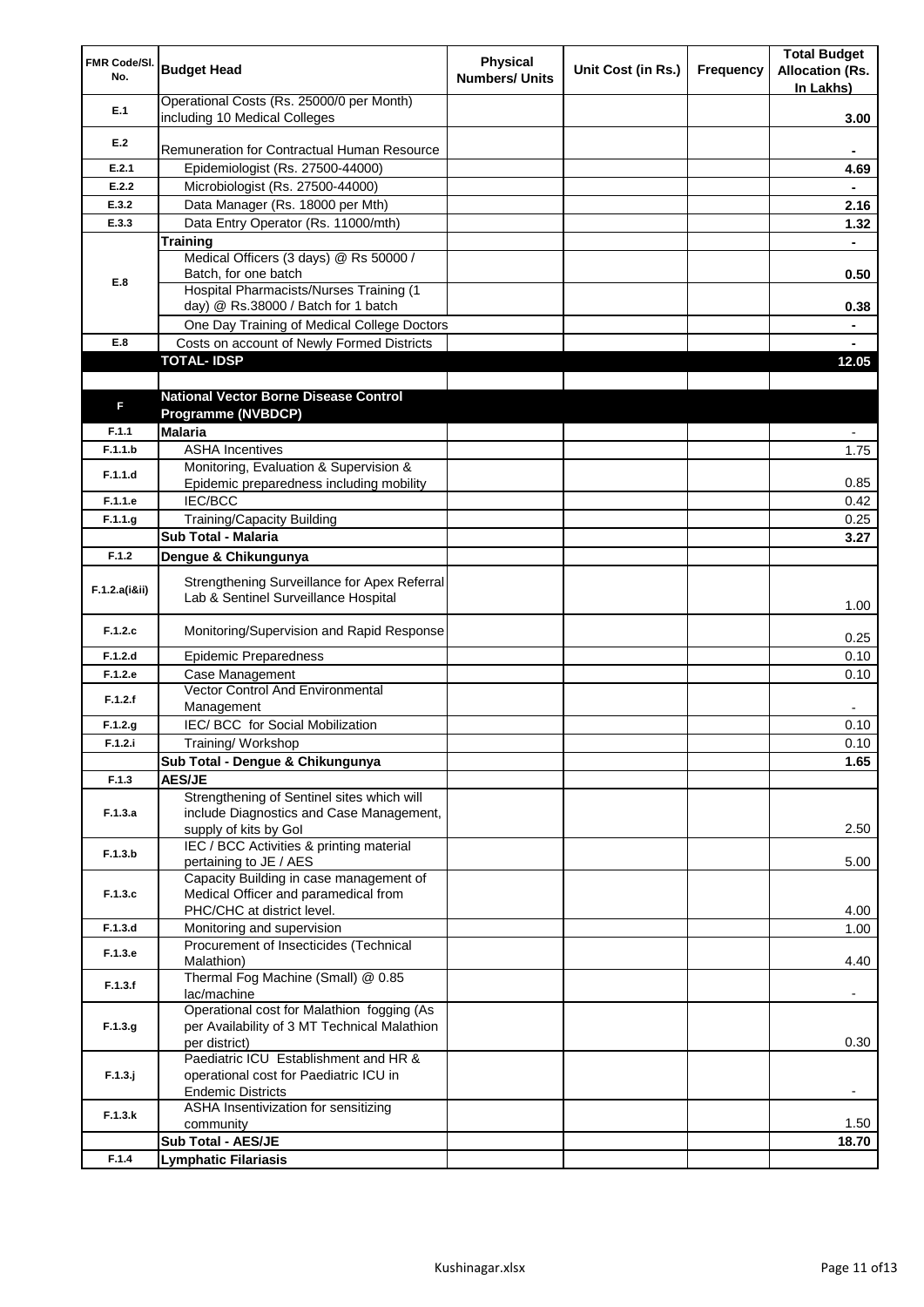| FMR Code/SI.        | <b>Budget Head</b>                                                                                                                                                                                                                                                    | <b>Physical</b>       | Unit Cost (in Rs.) | Frequency      | <b>Total Budget</b><br><b>Allocation (Rs.</b> |
|---------------------|-----------------------------------------------------------------------------------------------------------------------------------------------------------------------------------------------------------------------------------------------------------------------|-----------------------|--------------------|----------------|-----------------------------------------------|
| No.                 |                                                                                                                                                                                                                                                                       | <b>Numbers/ Units</b> |                    |                | In Lakhs)                                     |
| F.1.4.a             | State Task Force, STAC Meeting, printing<br>forms & register/ Mobility support, district<br>coordination meeting, sensitization of media<br>etc., Morbidity management, monitoring &<br>supervision and mobility support for Rapid<br>response including Line listing |                       |                    |                | 2.80                                          |
| F.1.4.b             | Micro Filaria Survey                                                                                                                                                                                                                                                  |                       |                    |                | 0.49                                          |
| F.1.4.c             | Post MDA Assessment by medical colleges<br>(Govt, & Private)/ ICMR institutions                                                                                                                                                                                       |                       |                    |                | 0.14                                          |
| F.1.4.d             | Training / Sensitization of district level<br>officers on ELF & Drug Distributors /<br>Peripheral health workers                                                                                                                                                      |                       |                    |                | 3.90                                          |
| F.1.4.e             | Specific IEC/ BCC at State, districts, PHC,<br>Sub Centre & village lable VHSC/GKs                                                                                                                                                                                    |                       |                    |                | 1.20                                          |
| F.1.4.f             | Honorarium for Drug Distributors including<br>ASHA & Supervisors involve in MDA                                                                                                                                                                                       |                       |                    |                | 7.60                                          |
| F.1.4.h.ii          | M.F.Survey in Non Endemic districts                                                                                                                                                                                                                                   |                       |                    |                |                                               |
|                     | Sub Total - Lymphatic Filariasis                                                                                                                                                                                                                                      |                       |                    |                | 16.13                                         |
| F.1.5<br>F.1.5      | Kalazar<br>Case Search/ Camp Approach                                                                                                                                                                                                                                 |                       |                    |                | 0.50                                          |
| F.1.5.a             | Spray Pumps & Accessories                                                                                                                                                                                                                                             |                       |                    |                | 0.10                                          |
| F.1.5.b             | Operational Cost for Spray including Spray                                                                                                                                                                                                                            |                       |                    |                |                                               |
|                     | Wages & Pending liability of spray wages                                                                                                                                                                                                                              |                       |                    |                | 1.50                                          |
| F.1.5.c<br>F.1.5.d  | Mobility / P.O.L./ Supervision<br>Monitoring & Evaluation                                                                                                                                                                                                             |                       |                    |                | 0.10<br>0.10                                  |
|                     | Training for Spraying /IEC/                                                                                                                                                                                                                                           |                       |                    |                |                                               |
| F.1.5.e/<br>F.1.5.f | BCC/Advocacy/Incentive to ASHA/Loss of                                                                                                                                                                                                                                |                       |                    |                |                                               |
|                     | Wages                                                                                                                                                                                                                                                                 |                       |                    |                | 0.50                                          |
|                     | Sub Total - Kalazar<br><b>Cash grant for Decentralized commodities</b>                                                                                                                                                                                                |                       |                    |                | 2.80                                          |
|                     | for Malaria + Filaria F.6                                                                                                                                                                                                                                             |                       |                    |                |                                               |
| F.6(a,b,c,k)        | Drugs (Chloroquine, Primaquine 2.5/7.5mg)<br>and ACT                                                                                                                                                                                                                  |                       |                    |                | 0.30                                          |
| F.6.f               | D.E.C.                                                                                                                                                                                                                                                                |                       |                    |                | 10.25                                         |
| F.6.h               | Dengue NS 1 antigen Kit<br>Larvicidal (Temephos, Bti(AS)/Bti (wp)(for                                                                                                                                                                                                 |                       |                    |                | 0.05                                          |
| F.6.i               | polluted and non polluted water)                                                                                                                                                                                                                                      |                       |                    |                | 0.40                                          |
|                     | <b>Sub Total- Dec.Commodities</b>                                                                                                                                                                                                                                     |                       |                    |                | 11.00                                         |
|                     | <b>TOTAL-NVBDCP</b>                                                                                                                                                                                                                                                   |                       |                    |                | 53.55                                         |
|                     |                                                                                                                                                                                                                                                                       |                       |                    |                |                                               |
| G                   | <b>National Leprosy Eradication</b><br>Programme(NLEP)                                                                                                                                                                                                                |                       |                    |                |                                               |
| G.1                 | <b>Case Detection and Management</b>                                                                                                                                                                                                                                  |                       |                    |                |                                               |
|                     | Specific Plan for high endemic blocks of low                                                                                                                                                                                                                          |                       |                    |                |                                               |
| G.1.1               | endemic districts                                                                                                                                                                                                                                                     |                       |                    |                |                                               |
|                     | No. of High endemic blocks in Low endemic<br>Districts (ANCDR more than 10)                                                                                                                                                                                           |                       |                    |                |                                               |
|                     | House to House Visit by Search team                                                                                                                                                                                                                                   |                       |                    | $\blacksquare$ | $\blacksquare$                                |
|                     | Confrmaton of suspect                                                                                                                                                                                                                                                 |                       |                    |                | ۰                                             |
|                     | Intensive IEC Activity                                                                                                                                                                                                                                                |                       |                    |                | ۰                                             |
| G.1.2               | <b>Services in Urban services</b>                                                                                                                                                                                                                                     |                       |                    |                | ٠                                             |
|                     | Urban Project 2 Mega cities, 2 medium City<br>2, 8 Medium City 1, 40 Townships                                                                                                                                                                                        |                       |                    |                |                                               |
| G.1.3               | <b>ASHA involvement</b>                                                                                                                                                                                                                                               |                       |                    |                |                                               |
|                     | <b>ASHA Sensitization</b>                                                                                                                                                                                                                                             |                       |                    |                | 0.291                                         |
|                     | <b>ASHA Incentive for Services</b>                                                                                                                                                                                                                                    |                       |                    |                | 0.200                                         |
| G.1.4               | <b>Materials &amp; Supplies</b>                                                                                                                                                                                                                                       |                       |                    |                |                                               |
|                     | Supportive Drugs & Dressing materials<br>Laboratory reagents and equipments                                                                                                                                                                                           |                       |                    |                | 0.40                                          |
|                     | scalpels etc.                                                                                                                                                                                                                                                         |                       |                    |                | 0.08                                          |
|                     | Printing works                                                                                                                                                                                                                                                        |                       |                    |                | 0.24                                          |
| G.1.5               | <b>NGO Services</b>                                                                                                                                                                                                                                                   |                       |                    |                | $\blacksquare$                                |
| G.2                 | <b>DPMR</b>                                                                                                                                                                                                                                                           |                       |                    |                | ۰                                             |